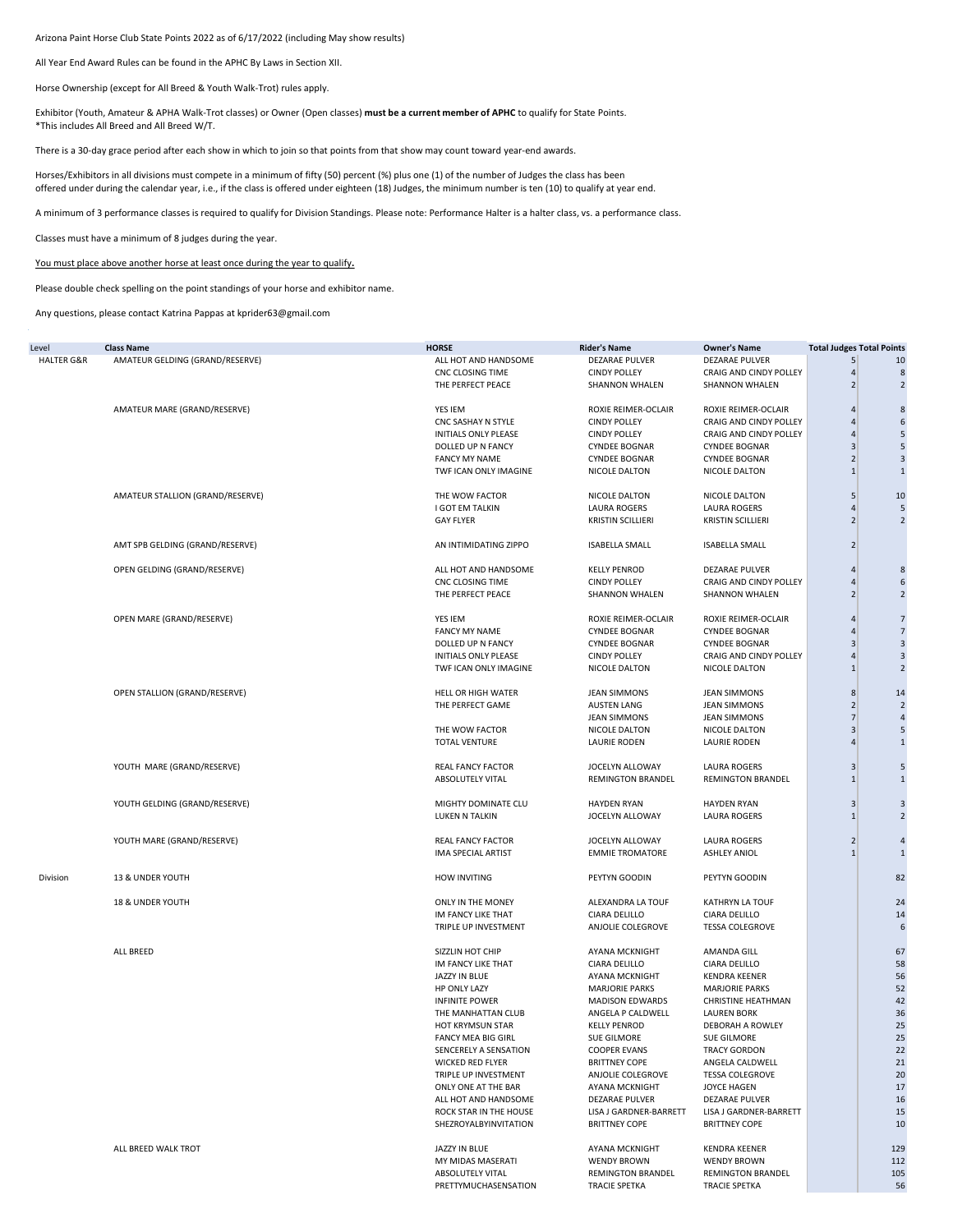| Division | ALL BREED WALK TROT      | WOW WHATA INVESTMENT<br>CR WALK THE LINE<br>SIZZLIN HOT CHIP<br>ONLY ROSES WILL DO<br>PRINCE OF SECRETS<br>YOU GOT ME RED HOT<br>OOH SURELY LENA<br>ONE LAZY SENSATION                                                             | JENNIFER HUNGATE<br>PATTI GONZALEZ<br><b>AMANDA GILL</b><br><b>SARAH GORDON</b><br><b>KAREN FIGUEROA</b><br>LAVONNE RIGGS-ZEIGEN<br>AMANDA GILL<br><b>AYANA MCKNIGHT</b>                                                | JENNIFER HUNGATE<br>PATTI GONZALEZ<br>AMANDA GILL<br><b>CANDICE MONSEN</b><br><b>KAREN L FIGUEROA</b><br><b>LAVONNE RIGGS-ZEIGEN</b><br>AMANDA GILL<br><b>AYANA MCKNIGHT</b>                                               |                     | 50<br>44<br>35<br>34<br>17<br>12<br>11<br>5 <sub>1</sub>      |
|----------|--------------------------|------------------------------------------------------------------------------------------------------------------------------------------------------------------------------------------------------------------------------------|-------------------------------------------------------------------------------------------------------------------------------------------------------------------------------------------------------------------------|----------------------------------------------------------------------------------------------------------------------------------------------------------------------------------------------------------------------------|---------------------|---------------------------------------------------------------|
|          | <b>AMATEUR ALL AGES</b>  | ALL HOT AND HANDSOME<br>TWF ICAN ONLY IMAGINE<br>FINALLY HES CHARMING                                                                                                                                                              | <b>DEZARAE PULVER</b><br>NICOLE DALTON<br>DR KELLY CUMMINS                                                                                                                                                              | <b>DEZARAE PULVER</b><br>NICOLE DALTON<br>DR KELLY CUMMINS                                                                                                                                                                 |                     | 122<br>77<br>65                                               |
|          | <b>AMATEUR WALK TROT</b> | ALL WAYS XCEPTIONAL<br>IMA WHITE SENSATION<br>WOW WHATA INVESTMENT<br>CR WALK THE LINE<br><b>MY MIDAS MASERATI</b><br>PRETTYMUCHASENSATION<br>KARMATIZED<br>AN AWAKENING PROPOSAL<br>U GOTTA RODDA TROUBLE<br>ALL KINDS OF SPECIAL | <b>ROSEMARY DVORAK</b><br>JAIME LEIGH SAVAGE<br>JENNIFER HUNGATE<br>PATTI GONZALEZ<br><b>WENDY BROWN</b><br><b>TRACIE SPETKA</b><br>PATRICIA MARTINEZ<br><b>MONICA ERION</b><br>JUDY FJETLAND<br><b>APRIL STIEGLITZ</b> | <b>MADILYNN ROSE BELL</b><br>JAIME LEIGH SAVAGE<br>JENNIFER HUNGATE<br>PATTI GONZALEZ<br><b>WENDY BROWN</b><br><b>TRACIE SPETKA</b><br>PATRICIA MARTINEZ<br><b>MONICA ERION</b><br>JUDY FJETLAND<br><b>APRIL STIEGLITZ</b> |                     | 119<br>92<br>88<br>77<br>56<br>24<br>16<br>14<br>$\mathbf{3}$ |
|          | <b>JUNIOR HORSE</b>      | SENCERELY A SENSATION                                                                                                                                                                                                              | <b>COOPER EVANS</b>                                                                                                                                                                                                     | <b>TRACY GORDON</b>                                                                                                                                                                                                        |                     | 63                                                            |
|          | <b>NOVICE AMATEUR</b>    | SENCERELY A SENSATION<br>SENSATIONAL SANGRIA<br>WHAT R THE CHANCES<br>CR WALK THE LINE<br>ALL HOT AND HANDSOME<br><b>GAY FLYER</b><br>SHEZROYALBYINVITATION<br>A CONVERSATION PEACE<br>HONEYMOON PERIOD                            | <b>TRACY GORDON</b><br><b>CHELSEA PETERS</b><br><b>DEZARAE PULVER</b><br>SAVANA LOVINGOOD<br>DEZARAE PULVER<br><b>KRISTIN SCILLIERI</b><br><b>BRITTNEY COPE</b><br><b>COURTNEY GADDIS</b><br>NICHOLE HERR               | <b>TRACY GORDON</b><br><b>CHELSEA PETERS</b><br>DEZARAE PULVER<br>PATTI GONZALEZ<br>DEZARAE PULVER<br><b>KRISTIN SCILLIERI</b><br><b>BRITTNEY COPE</b><br><b>BEVERLY GADDIS</b><br>NICHOLE HERR                            |                     | 147<br>119<br>94<br>71<br>58<br>51<br>39<br>23<br>22          |
|          | NOVICE YOUTH             | TRIPLE UP INVESTMENT<br>IM FANCY LIKE THAT<br>ONLY IN THE MONEY                                                                                                                                                                    | ANJOLIE COLEGROVE<br>CIARA DELILLO<br>ALEXANDRA LA TOUF                                                                                                                                                                 | <b>TESSA COLEGROVE</b><br><b>CIARA DELILLO</b><br>KATHRYN LA TOUF                                                                                                                                                          |                     | 50<br>34<br>14                                                |
|          | RANCH HORSE ALL AGES     | <b>GAY FLYER</b><br><b>INFINITE POWER</b><br>IM BIGTIME JOHN WAYNE                                                                                                                                                                 | <b>KELLY PENROD</b><br><b>COOPER EVANS</b><br><b>LORI GARRETT</b>                                                                                                                                                       | <b>KRISTIN SCILLIERI</b><br><b>CHRISTINE HEATHMAN</b><br>JENNIFER L WERNER                                                                                                                                                 |                     | 88<br>79<br>14                                                |
|          | <b>SENIOR HORSE</b>      | <b>GAY FLYER</b><br>FINALLY HES CHARMING                                                                                                                                                                                           | <b>KELLY PENROD</b><br>DR KELLY CUMMINS                                                                                                                                                                                 | <b>KRISTIN SCILLIERI</b><br>DR KELLY CUMMINS                                                                                                                                                                               |                     | 77<br>12                                                      |
|          | YOUTH WALK TROT 11-18    | <b>ABSOLUTELY VITAL</b><br>DRIVNWITHMYEYESCLOSED<br>ONLY ROSES WILL DO<br><b>REAL FANCY FACTOR</b><br>THE HARLEQUIN HEATHEN                                                                                                        | <b>REMINGTON BRANDEL</b><br><b>MADISON PETERS</b><br>SARAH GORDON<br>JOCELYN ALLOWAY<br>RAELYN STAZENSKI                                                                                                                | <b>REMINGTON BRANDEL</b><br><b>CORI D KENNEDY</b><br><b>CANDICE MONSEN</b><br>LAURA ROGERS<br>RAELYN STAZENSKI                                                                                                             |                     | 243<br>135<br>112<br>100<br>66                                |
|          | YOUTH WALK TROT 5-10     | <b>INDIANA FLEET</b><br>ALL WAYS XCEPTIONAL<br>MIGHTY DOMINATE CLU<br><b>IMA SPECIAL ARTIST</b><br>HES GOT PARTY STYLE<br>TIME TO GET ZIPPED                                                                                       | <b>MONTANA MILLS</b><br><b>MADILYNN ROSE BELL</b><br>HAYDEN RYAN<br><b>EMMIE TROMATORE</b><br><b>RUBY MILLER</b><br><b>ZOEY GRAHAM</b>                                                                                  | MICHELLE MILLS<br><b>MADILYNN ROSE BELL</b><br><b>HAYDEN RYAN</b><br><b>ASHLEY ANIOL</b><br><b>WILLA MILLER</b><br><b>MARK &amp; TAMIE GRAHAM</b>                                                                          |                     | 213<br>207<br>131<br>119<br>108<br>97                         |
| Class    | 2 YR OLD GELDINGS        | VSILLMAKEURHEARTTHROB<br>LOPIN IN GOLD                                                                                                                                                                                             | DR KELLY CUMMINS<br><b>WILLA MILLER</b>                                                                                                                                                                                 | DR KELLY CUMMINS<br><b>LAURA ROGERS</b>                                                                                                                                                                                    |                     | 4<br>$\overline{2}$                                           |
|          | 2 YR OLD MARES           | <b>CNC SASHAY N STYLE</b><br>LAZY LOPIN SENSATION                                                                                                                                                                                  | <b>DANIEL MANNION</b><br><b>ERICA OWEN</b>                                                                                                                                                                              | <b>CRAIG AND CINDY POLLEY</b><br>LISA CLAWSON                                                                                                                                                                              |                     | 8                                                             |
|          | 2-YR-OLD IN-HAND TRAIL   | <b>LAZY LOPIN SENSATION</b><br>LOPIN IN GOLD                                                                                                                                                                                       | <b>MELISSA MCADAMS</b><br><b>WILLA MILLER</b>                                                                                                                                                                           | LISA CLAWSON<br><b>LAURA ROGERS</b>                                                                                                                                                                                        | $\overline{2}$<br>2 | $\overline{2}$                                                |
|          | 2-YR-OLD LONGE LINE      | LAZY LOPIN SENSATION<br>LOPIN IN GOLD                                                                                                                                                                                              | <b>ERICA OWEN</b><br><b>WILLA MILLER</b>                                                                                                                                                                                | LISA CLAWSON<br>LAURA ROGERS                                                                                                                                                                                               | 6<br>$\mathcal{P}$  | 8<br>$2^{\circ}$                                              |
|          | 3 YR OLD GELDINGS        | <b>CLU TO A FORTUNE</b><br>PAINTMIASPECIALLOPER<br><b>COOLEST REDEMPTION</b>                                                                                                                                                       | <b>GAIL CUNNINGHAM</b><br><b>DIANE M BRANT</b><br>RAYMOND MARTINEZ                                                                                                                                                      | <b>GAIL CUNNINGHAM</b><br><b>DIANE M BRANT</b><br>PATRICIA MARTINEZ                                                                                                                                                        |                     | 2 <sup>1</sup>                                                |
|          | 3 YR OLD MARES           | <b>FANCY MY NAME</b><br>INITIALS ONLY PLEASE                                                                                                                                                                                       | <b>CYNDEE BOGNAR</b><br><b>CINDY POLLEY</b>                                                                                                                                                                             | <b>CYNDEE BOGNAR</b><br><b>CRAIG AND CINDY POLLEY</b>                                                                                                                                                                      |                     | 6                                                             |
|          | 3 YR OLD STALLIONS       | CNC CALL ME ON SUNDAY                                                                                                                                                                                                              | <b>CINDY POLLEY</b>                                                                                                                                                                                                     | <b>CRAIG AND CINDY POLLEY</b>                                                                                                                                                                                              |                     |                                                               |
|          | AGED GELDINGS            | <b>CNC CLOSING TIME</b><br>ALL KINDS OF SPECIAL<br>FINALLY HES CHARMING<br>KARMATIZED                                                                                                                                              | DANIEL MANNION<br><b>APRIL STIEGLITZ</b><br>DR KELLY CUMMINS<br>PATRICIA MARTINEZ                                                                                                                                       | CRAIG AND CINDY POLLEY<br><b>APRIL STIEGLITZ</b><br>DR KELLY CUMMINS<br>PATRICIA MARTINEZ                                                                                                                                  |                     | 18<br>11<br>$\sqrt{ }$<br>$\boldsymbol{6}$                    |
|          | <b>AGED MARES</b>        | YES IEM<br>SPEECHLESS<br>DOLLED UP N FANCY<br>SONNYS DIRTY KISS                                                                                                                                                                    | ROXIE REIMER-OCLAIR<br><b>JEAN SIMMONS</b><br><b>CYNDEE BOGNAR</b><br><b>COOPER EVANS</b>                                                                                                                               | <b>ROXIE REIMER-OCLAIR</b><br><b>JEAN SIMMONS</b><br><b>CYNDEE BOGNAR</b><br><b>GAIL CUNNINGHAM</b>                                                                                                                        | 10                  | 26<br>19<br>13<br>$\overline{7}$                              |
|          | <b>AGED STALLIONS</b>    | <b>HELL OR HIGH WATER</b><br><b>TOTAL VENTURE</b><br>THE WOW FACTOR                                                                                                                                                                | JEAN SIMMONS<br><b>LAURIE RODEN</b><br>NICOLE DALTON                                                                                                                                                                    | <b>JEAN SIMMONS</b><br>LAURIE RODEN<br>NICOLE DALTON                                                                                                                                                                       | 10<br>2             | 15<br>$\mathbf{1}$                                            |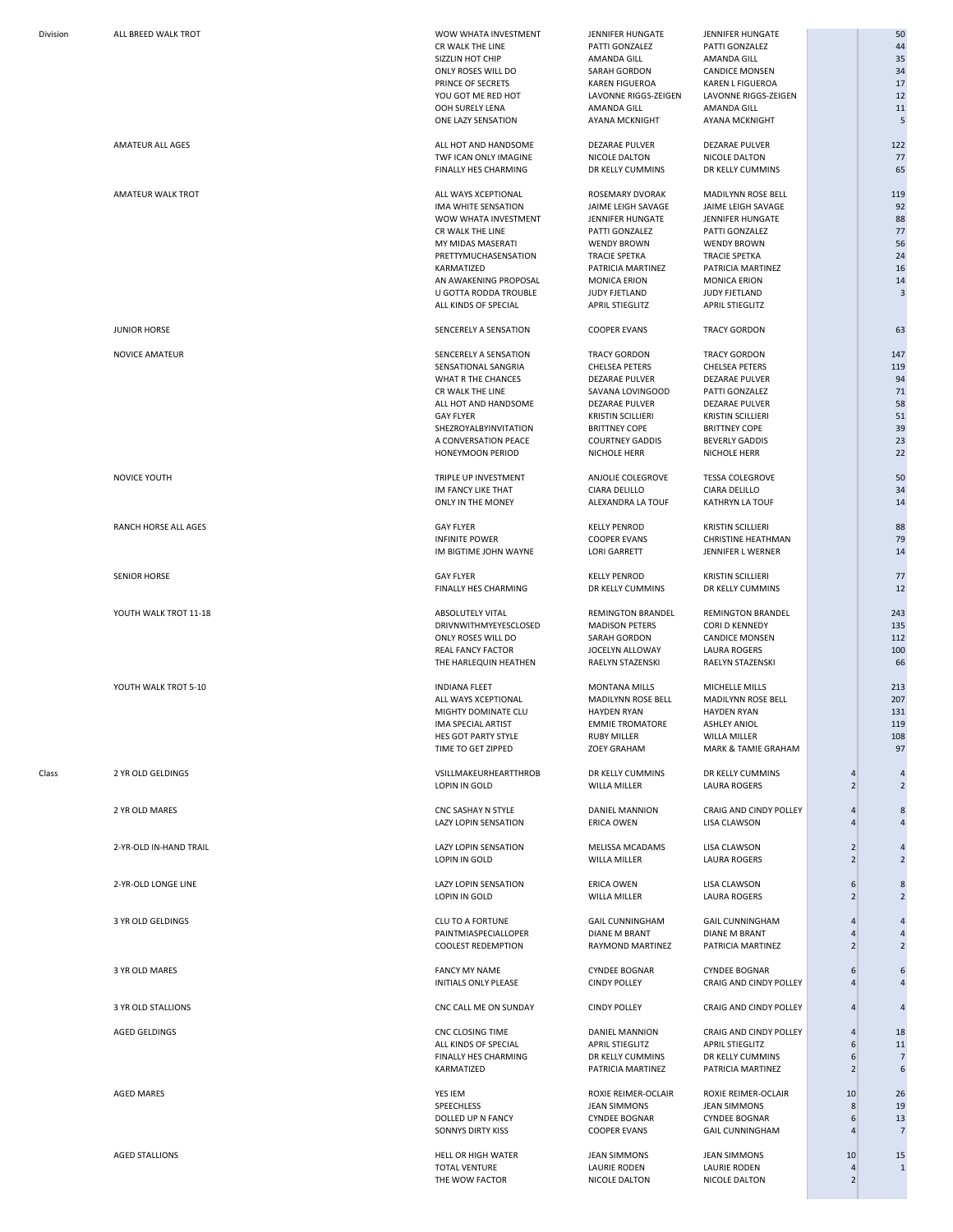| Class | ALL BREED HALTER GELDINGS                | <b>MY MIDAS MASERATI</b><br>SIZZLIN HOT CHIP<br>THE PEACE PIPE<br>HP ONLY LAZY<br>THE MANHATTAN CLUB<br>KARMATIZED<br><b>CNC CLOSING TIME</b><br>ALL KINDS OF SPECIAL<br>PRINCE OF SECRETS<br><b>COOLEST REDEMPTION</b>                                                                                               | <b>WENDY BROWN</b><br>AMANDA GILL<br><b>SHANNON WHALEN</b><br><b>HEATHER MEYER</b><br>ANGELA P CALDWELL<br>PATRICIA MARTINEZ<br><b>CINDY POLLEY</b><br><b>APRIL STIEGLITZ</b><br><b>KAREN FIGUEROA</b><br><b>RAYMOND MARTINEZ</b>                                                                               | <b>WENDY BROWN</b><br>AMANDA GILL<br><b>SHANNON WHALEN</b><br><b>MARJORIE PARKS</b><br><b>LAUREN BORK</b><br>PATRICIA MARTINEZ<br><b>CRAIG &amp; CINDY POLLEY</b><br><b>APRIL STIEGLITZ</b><br><b>KAREN FIGUEROA</b><br>PATRICIA MARTINEZ                                                   | 8                    | 22<br>22<br>16<br>12<br>9<br>$\overline{7}$<br>$\mathbf{3}$<br>$\mathbf{1}$                                             |
|-------|------------------------------------------|-----------------------------------------------------------------------------------------------------------------------------------------------------------------------------------------------------------------------------------------------------------------------------------------------------------------------|-----------------------------------------------------------------------------------------------------------------------------------------------------------------------------------------------------------------------------------------------------------------------------------------------------------------|---------------------------------------------------------------------------------------------------------------------------------------------------------------------------------------------------------------------------------------------------------------------------------------------|----------------------|-------------------------------------------------------------------------------------------------------------------------|
|       | ALL BREED HALTER MARES                   | THE FAVOURITE<br>THE MASKED SINGER<br>SO U THINK U CAN DANC<br><b>CNC SASHAY N STYLE</b><br>JAZZY IN BLUE<br>PRETTYMUCHASENSATION<br><b>GW TRADING RUMORS</b><br>RED WHITE AND CHROME                                                                                                                                 | JEAN SIMMONS<br>JEAN SIMMONS<br><b>TORI BROWN</b><br><b>CINDY POLLEY</b><br><b>AYANA MCKNIGHT</b><br><b>TRACIE SPETKA</b><br><b>REMINGTON BRANDEL</b><br><b>MARK D NEWELL</b>                                                                                                                                   | <b>JEAN SIMMONS</b><br><b>JEAN SIMMONS</b><br><b>JEAN SIMMONS</b><br><b>CRAIG AND CINDY POLLEY</b><br><b>KENDRA KEENER</b><br><b>TRACIE SPETKA</b><br><b>REMINGTON BRANDEL</b><br>SHANNON D NEWELL                                                                                          |                      | 24<br>20<br>17<br>16<br>14<br>13<br>$\overline{4}$<br>$\overline{3}$                                                    |
|       | ALL BREED HALTER STALLIONS               | THE PERFECT GAME                                                                                                                                                                                                                                                                                                      | <b>AUSTEN LANG</b><br><b>JEAN SIMMONS</b>                                                                                                                                                                                                                                                                       | <b>JEAN SIMMONS</b><br><b>JEAN SIMMONS</b>                                                                                                                                                                                                                                                  |                      | 6<br>12                                                                                                                 |
|       |                                          | <b>RIDICULOUSNESS</b><br><b>BLACKBURNS POCO OLLIE</b>                                                                                                                                                                                                                                                                 | <b>APRIL STIEGLITZ</b><br><b>AUSTEN R LANG</b><br>ELENA OLLIVIER                                                                                                                                                                                                                                                | <b>JEAN SIMMONS</b><br><b>JEAN SIMMONS</b><br>ELENA OLLIVIER                                                                                                                                                                                                                                |                      | 8                                                                                                                       |
|       | ALL BREED HORSEMANSHIP                   | <b>INFINITE POWER</b><br>SIZZLIN HOT CHIP<br>JAZZY IN BLUE<br>TRIPLE UP INVESTMENT<br><b>BMG MINIMAL DETAIL</b><br>THE MANHATTAN CLUB<br>ROCK STAR IN THE HOUSE<br>SENCERELY A SENSATION<br>IM FANCY LIKE THAT<br>HP ONLY LAZY<br>U GOTTA RODDA TROUBLE                                                               | <b>MADISON EDWARDS</b><br><b>AYANA MCKNIGHT</b><br>AYANA MCKNIGHT<br>ANJOLIE COLEGROVE<br><b>HEATHER MEYER</b><br>ANGELA P CALDWELL<br>LISA J GARDNER-BARRETT<br><b>COOPER EVANS</b><br><b>CIARA DELILLO</b><br><b>MARJORIE PARKS</b><br>JUDY FJETLAND                                                          | <b>CHRISTINE HEATHMAN</b><br>AMANDA GILL<br><b>KENDRA KEENER</b><br><b>TESSA COLEGROVE</b><br><b>ERIN HARE</b><br><b>LAUREN BORK</b><br>LISA J GARDNER-BARRETT<br><b>TRACY GORDON</b><br><b>HEATHER MEYER</b><br><b>MARJORIE PARKS</b><br>JUDY FJETLAND                                     |                      | 18<br>16<br>6<br>6<br>5<br>4<br>$\overline{3}$                                                                          |
|       | ALL BREED HUNTER HACK                    | <b>WICKED RED FLYER</b><br>THE MANHATTAN CLUB<br>LIVING LARGE N LOUD                                                                                                                                                                                                                                                  | <b>BRITTNEY COPE</b><br>ANGELA P CALDWELL<br><b>MADISON EDWARDS</b>                                                                                                                                                                                                                                             | ANGELA CALDWELL<br><b>LAUREN BORK</b><br>ELIZABETH MCCAULEY                                                                                                                                                                                                                                 |                      | 8<br>$\bf 8$<br>$\overline{2}$                                                                                          |
|       | ALL BREED HUNTER UNDER SADDLE            | LUKEN N TALKIN<br><b>FANCY MEA BIG GIRL</b><br>IM FANCY LIKE THAT<br>TWF SHADES OF GREY<br>SIZZLIN HOT CHIP<br>WOW WHATA INVESTMENT<br>THE REAL IRONMAN<br>THE MANHATTAN CLUB<br>HP ONLY LAZY<br><b>WICKED RED FLYER</b><br>KISS ME BACK<br><b>BMG MINIMAL DETAIL</b><br>SHEZROYALBYINVITATION<br>LIVING LARGE N LOUD | <b>KELLY PENROD</b><br>LISA SUNNARBORG<br>CIARA DELILLO<br><b>VICTORIA WIERSUM</b><br>AYANA MCKNIGHT<br>JENNIFER HUNGATE<br><b>VICTORIA WIERSUM</b><br>ANGELA P CALDWELL<br><b>HEATHER MEYER</b><br><b>BRITTNEY COPE</b><br>SAVANAH HUNZIKER<br>CIARA DELILLO<br><b>BRITTNEY COPE</b><br><b>MADISON EDWARDS</b> | LAURA ROGERS<br><b>SUE GILMORE</b><br><b>HEATHER MEYER</b><br>VICTORIA WIERSUM<br>AMANDA GILL<br>JENNIFER HUNGATE<br><b>ISABELLA SMALL</b><br><b>LAUREN BORK</b><br><b>MARJORIE PARKS</b><br>ANGELA CALDWELL<br>LISA OVERHOLT<br><b>ERIN HARE</b><br><b>BRITTNEY COPE</b><br>LIBBY MCCAULEY |                      | 24<br>21<br>15<br>12<br>12<br>9<br>8<br>8<br>6<br>5<br>$\overline{4}$<br>$\overline{3}$<br>$\mathbf{3}$<br>$\mathbf{1}$ |
|       | ALL BREED HUNTSEAT EQ                    | IM FANCY LIKE THAT<br>SIZZLIN HOT CHIP<br><b>FANCY MEA BIG GIRL</b><br><b>WICKED RED FLYER</b><br><b>BMG MINIMAL DETAIL</b><br>SHEZROYALBYINVITATION<br>ALL HOT AND HANDSOME<br>HP ONLY LAZY<br>JAZZY IN BLUE                                                                                                         | CIARA DELILLO<br><b>AYANA MCKNIGHT</b><br><b>SHELBY GARRISON</b><br><b>BRITTNEY M COPE</b><br><b>HEATHER MEYER</b><br><b>BRITTNEY COPE</b><br><b>DEZARAE PULVER</b><br>CIARA DELILLO<br><b>AYANA MCKNIGHT</b>                                                                                                   | <b>HEATHER MEYER</b><br>AMANDA GILL<br><b>SUE GILMORE</b><br>ANGELA P CALDWELL<br><b>ERIN HARE</b><br><b>BRITTNEY COPE</b><br><b>DEZARAE PULVER</b><br><b>MARJORIE PARKS</b><br><b>KENDRA KEENER</b>                                                                                        |                      | 19<br>16<br>10<br>8<br>$\,8$<br>5<br>$\overline{3}$                                                                     |
|       | ALL BREED LONGE LINE                     | <b>JUST REAL FANCY</b><br>TWF SUGAR COATED<br>YOU HAD ME AT COWGIRL<br><b>RUBY SLIPPER REQUIRED</b><br>RED WHITE AND CHROME<br>A SULTRY GOOD STORY                                                                                                                                                                    | LAURA ROGERS<br>SAVANAH HUNZIKER<br><b>MADISON PETERS</b><br><b>ERICA OWEN</b><br><b>ERICA OWEN</b><br>ERICA OWEN                                                                                                                                                                                               | LAURA ROGERS<br><b>FARMS HIDDENBROOK</b><br>CHELSEA M PETERS<br><b>KIMBERLY ROLAND</b><br><b>SHANNON D NEWELL</b><br><b>ERICA OWEN</b>                                                                                                                                                      | $\mathbf{Z}$         | 12<br>10<br>6<br>6<br>$\mathbf{1}$<br>$\mathbf{1}$                                                                      |
|       | ALL BREED RANCH PLEASURE                 | <b>INFINITE POWER</b><br><b>GTS ROAD LESS TRAVELED</b>                                                                                                                                                                                                                                                                | <b>MADISON EDWARDS</b><br><b>KRISTA WEIGEL</b>                                                                                                                                                                                                                                                                  | <b>CHRISTINE HEATHMAN</b><br><b>KRISTA WEIGEL</b>                                                                                                                                                                                                                                           |                      | 9<br>5                                                                                                                  |
|       | ALL BREED RANCH RIDING                   | <b>INFINITE POWER</b><br><b>GTS ROAD LESS TRAVELED</b>                                                                                                                                                                                                                                                                | <b>MADISON EDWARDS</b><br><b>KRISTA WEIGEL</b>                                                                                                                                                                                                                                                                  | <b>CHRISTINE HEATHMAN</b><br><b>KRISTA WEIGEL</b>                                                                                                                                                                                                                                           |                      | 16                                                                                                                      |
|       | ALL BREED RANCH TRAIL                    | <b>GTS ROAD LESS TRAVELED</b>                                                                                                                                                                                                                                                                                         | <b>KRISTA WEIGEL</b>                                                                                                                                                                                                                                                                                            | <b>KRISTA WEIGEL</b>                                                                                                                                                                                                                                                                        |                      |                                                                                                                         |
|       | ALL BREED SHOWMANSHIP<br>ALL BREED TRAIL | JAZZY IN BLUE<br>IM FANCY LIKE THAT<br>SIZZLIN HOT CHIP<br>TRIPLE UP INVESTMENT<br>HP ONLY LAZY<br>WHAT R THE CHANCES<br>SENSATIONAL SANGRIA<br>ONLY IN THE MONEY<br>CR WALK THE LINE<br>TWF THE ROAN RANGER<br>PRETTYMUCHASENSATION<br>FINALLY HES CHARMING                                                          | AYANA MCKNIGHT<br>CIARA DELILLO<br><b>AMANDA GILL</b><br><b>ANJOLIE COLEGROVE</b><br><b>HEATHER MEYER</b><br>DEZARAE PULVER<br><b>CHELSEA PETERS</b><br>ALEXANDRA LA TOUF<br>PATTI GONZALEZ<br><b>WENDY BROWN</b><br><b>TRACIE SPETKA</b><br>DR KELLY CUMMINS                                                   | <b>KENDRA KEENER</b><br><b>HEATHER MEYER</b><br>AMANDA GILL<br><b>TESSA COLEGROVE</b><br><b>MARJORIE PARKS</b><br>DEZARAE PULVER<br><b>CHELSEA PETERS</b><br><b>KATHRYN LA TOUF</b><br>PATTI GONZALEZ<br><b>WENDY BROWN</b><br><b>TRACIE SPETKA</b><br>DR KELLY CUMMINS                     | 10<br>6 <sup>1</sup> | 30 <sup>°</sup><br>23<br>$17$<br>14<br>12<br>11<br>5<br>$\overline{4}$<br>$\mathsf{3}$<br>$\overline{2}$<br>26          |
|       |                                          |                                                                                                                                                                                                                                                                                                                       |                                                                                                                                                                                                                                                                                                                 |                                                                                                                                                                                                                                                                                             |                      |                                                                                                                         |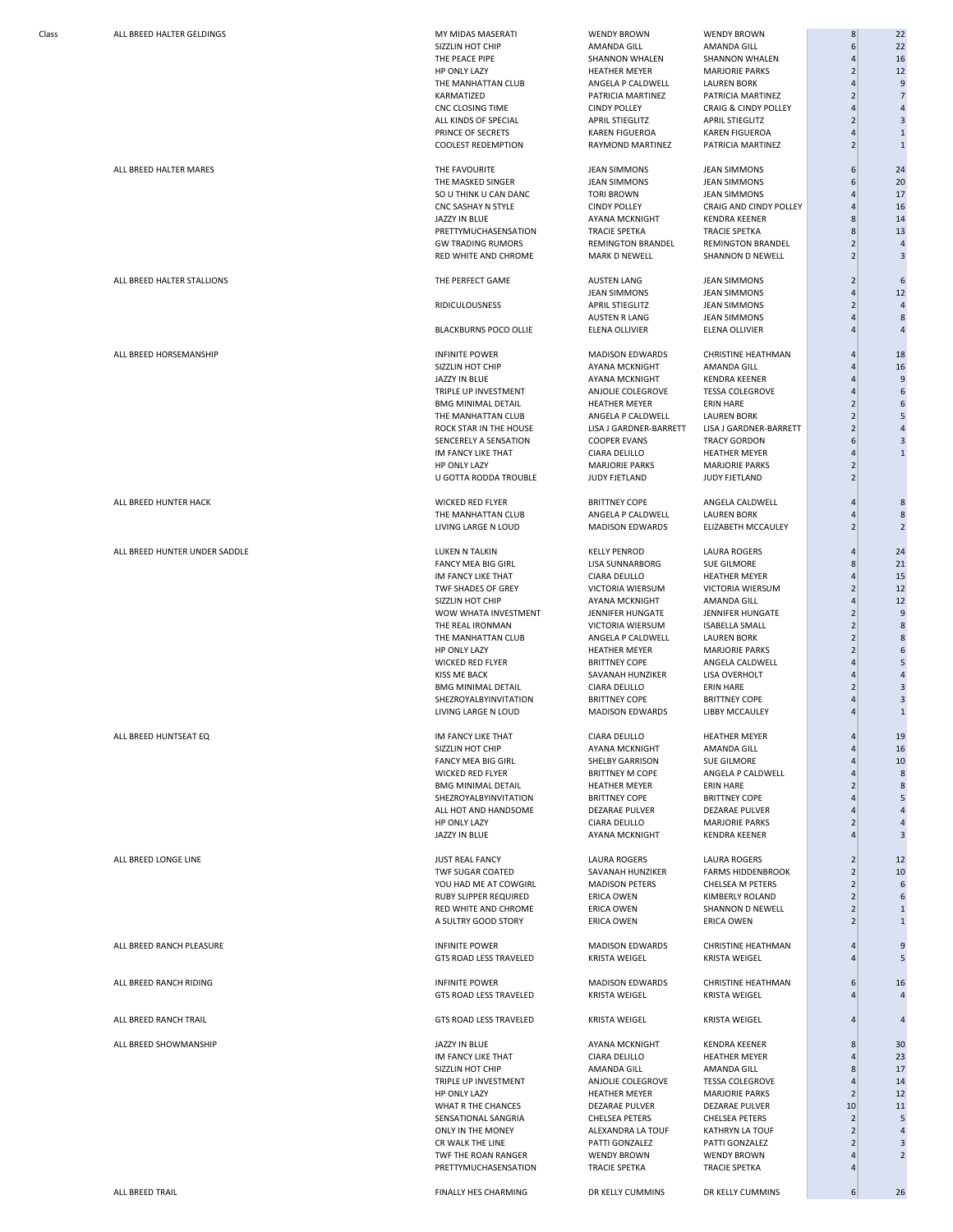| Class | ALL BREED TRAIL                         | SIZZLIN HOT CHIP<br>HOT KRYMSUN STAR<br>ITS MY STYLE<br>ROCK STAR IN THE HOUSE<br>ALL HOT AND HANDSOME<br>ONLY ONE AT THE BAR<br>DRIVNWITHMYEYESCLOSED<br><b>FANCY MEA BIG GIRL</b><br><b>INFINITE POWER</b><br>LUCRATIVE LOPER<br><b>ONLY TUF LADIESNVITED</b><br>SHEZROYALBYINVITATION | <b>AYANA MCKNIGHT</b><br><b>KELLY PENROD</b><br><b>KELLY PENROD</b><br>LISA J GARDNER-BARRETT<br>DEZARAE PULVER<br><b>AYANA MCKNIGHT</b><br><b>KELSEY MARRIOTT</b><br><b>SUE GILMORE</b><br><b>MADISON EDWARDS</b><br><b>HEATHER SMITH</b><br><b>KELLY PENROD</b><br><b>BRITTNEY COPE</b> | AMANDA GILL<br>DEBORAH A ROWLEY<br><b>KRISTINE RICHARDSON</b><br>LISA J GARDNER-BARRETT<br>DEZARAE PULVER<br>JOYCE HAGEN<br><b>CORI D KENNEDY</b><br><b>SUE GILMORE</b><br><b>CHRISTINE HEATHMAN</b><br><b>HEATHER SMITH</b><br>NATASHA SIMONSON<br><b>BRITTNEY COPE</b> |                | 23<br>14<br>11<br>11<br>10<br>$\overline{7}$<br>$\overline{7}$<br>$\boldsymbol{6}$<br>5<br>$\overline{\mathbf{r}}$<br>$\mathbf{3}$<br>$\overline{2}$ |
|-------|-----------------------------------------|------------------------------------------------------------------------------------------------------------------------------------------------------------------------------------------------------------------------------------------------------------------------------------------|-------------------------------------------------------------------------------------------------------------------------------------------------------------------------------------------------------------------------------------------------------------------------------------------|--------------------------------------------------------------------------------------------------------------------------------------------------------------------------------------------------------------------------------------------------------------------------|----------------|------------------------------------------------------------------------------------------------------------------------------------------------------|
|       | ALL BREED W/T HORSEMANSHIP              | JAZZY IN BLUE<br><b>ABSOLUTELY VITAL</b><br><b>MY MIDAS MASERATI</b><br>CR WALK THE LINE<br>ONLY ROSES WILL DO<br>SIZZLIN HOT CHIP<br>KARMATIZED<br>THE HARLEQUIN HEATHEN                                                                                                                | <b>AYANA MCKNIGHT</b><br><b>REMINGTON BRANDEL</b><br><b>WENDY BROWN</b><br>PATTI GONZALEZ<br>SARAH GORDON<br><b>AMANDA GILL</b><br>PATRICIA MARTINEZ<br>RAELYN STAZENSKI                                                                                                                  | KENDRA KEENER<br><b>REMINGTON BRANDEL</b><br><b>WENDY BROWN</b><br><b>PATTI GONZALEZ</b><br><b>CANDICE MONSEN</b><br>AMANDA GILL<br>PATRICIA MARTINEZ<br>RAELYN STAZENSKI                                                                                                | 10<br>10<br>10 | 48<br>23<br>23<br>13<br>10<br>10<br>$\overline{2}$<br>$\overline{2}$                                                                                 |
|       | ALL BREED W/T HUNTSEAT EQ               | <b>MY MIDAS MASERATI</b><br>JAZZY IN BLUE<br>WOW WHATA INVESTMENT<br>ONLY ROSES WILL DO<br><b>ABSOLUTELY VITAL</b><br>PRETTYMUCHASENSATION<br>PRINCE OF SECRETS<br>YOU GOT ME RED HOT                                                                                                    | <b>WENDY BROWN</b><br>AYANA MCKNIGHT<br><b>JENNIFER HUNGATE</b><br>SARAH GORDON<br><b>REMINGTON BRANDEL</b><br><b>TRACIE SPETKA</b><br><b>KAREN FIGUEROA</b><br>LAVONNE RIGGS-ZEIGEN                                                                                                      | <b>WENDY BROWN</b><br>KENDRA KEENER<br>JENNIFER HUNGATE<br><b>CANDICE MONSEN</b><br><b>REMINGTON BRANDEL</b><br><b>TRACIE SPETKA</b><br><b>KAREN FIGUEROA</b><br>LAVONNE RIGGS-ZEIGEN                                                                                    |                | 26<br>24<br>21<br>16<br>14<br>12<br>$\overline{4}$<br>$\mathbf{1}$                                                                                   |
|       | ALL BREED W/T HUS                       | WOW WHATA INVESTMENT<br>LIVING LARGE N LOUD<br><b>MY MIDAS MASERATI</b><br>YOU GOT ME RED HOT<br>LUKEN N TALKIN<br>THE REAL IRONMAN<br>PRETTYMUCHASENSATION<br>JAZZY IN BLUE                                                                                                             | JENNIFER HUNGATE<br><b>MADISON EDWARDS</b><br><b>WENDY BROWN</b><br>LAVONNE RIGGS-ZEIGEN<br><b>JOCELYN ALLOWAY</b><br><b>LAURA ROGERS</b><br><b>VICTORIA WIERSUM</b><br><b>TRACIE SPETKA</b><br><b>AYANA MCKNIGHT</b>                                                                     | JENNIFER HUNGATE<br><b>LIBBY MCCAULEY</b><br><b>WENDY BROWN</b><br>LAVONNE RIGGS-ZEIGEN<br><b>LAURA ROGERS</b><br>LAURA ROGERS<br><b>ISABELLA SMALL</b><br><b>TRACIE SPETKA</b><br>KENDRA KEENER                                                                         |                | 22<br>18<br>13<br>11<br>$\overline{2}$<br>$9\,$<br>$\sqrt{ }$<br>$\sqrt{ }$<br>$\mathbf{1}$                                                          |
|       | ALL BREED W/T RANCH RAIL PLEASURE       | PRINCE OF SECRETS                                                                                                                                                                                                                                                                        | <b>KAREN FIGUEROA</b>                                                                                                                                                                                                                                                                     | <b>KAREN L FIGUEROA</b>                                                                                                                                                                                                                                                  | 2              | $\overline{3}$                                                                                                                                       |
|       | ALL BREED W/T RANCH RIDING              | PRINCE OF SECRETS                                                                                                                                                                                                                                                                        | <b>KAREN FIGUEROA</b>                                                                                                                                                                                                                                                                     | <b>KAREN FIGUEROA</b><br><b>KAREN L FIGUEROA</b>                                                                                                                                                                                                                         | $\overline{2}$ | $\overline{2}$<br>$\overline{2}$                                                                                                                     |
|       | ALL BREED W/T SHOWMANSHIP               | <b>ABSOLUTELY VITAL</b><br>IMA WHITE SENSATION<br>JAZZY IN BLUE<br>SIZZLIN HOT CHIP<br><b>GW TRADING RUMORS</b><br>WOW WHATA INVESTMENT<br>ONE LAZY SENSATION<br>TWF THE ROAN RANGER<br>LAZY LOPIN SENSATION<br>ONLY ROSES WILL DO                                                       | <b>REMINGTON BRANDEL</b><br>JAIME LEIGH SAVAGE<br><b>AYANA MCKNIGHT</b><br>AMANDA GILL<br><b>REMINGTON BRANDEL</b><br><b>JENNIFER HUNGATE</b><br>AYANA MCKNIGHT<br><b>WENDY BROWN</b><br><b>ERICA OWEN</b><br>SARAH GORDON                                                                | <b>REMINGTON BRANDEL</b><br>JAIME LEIGH SAVAGE<br><b>KENDRA KEENER</b><br>AMANDA GILL<br><b>REMINGTON BRANDEL</b><br>JENNIFER HUNGATE<br><b>AYANA MCKNIGHT</b><br><b>WENDY BROWN</b><br>LISA CLAWSON<br><b>CANDICE MONSEN</b>                                            |                | 33<br>30<br>23<br>$18\,$<br>$\bf 8$<br>$\overline{7}$<br>5<br>$\overline{\mathbf{4}}$<br>$\overline{\mathbf{c}}$<br>$\overline{2}$                   |
|       | ALL BREED W/T TRAIL                     | <b>MY MIDAS MASERATI</b><br>JAZZY IN BLUE<br>PRETTYMUCHASENSATION<br>ALL WAYS XCEPTIONAL<br>OOH SURELY LENA<br>CR WALK THE LINE<br>SIZZLIN HOT CHIP<br>PRINCE OF SECRETS                                                                                                                 | <b>WENDY BROWN</b><br><b>AYANA MCKNIGHT</b><br><b>TRACIE SPETKA</b><br><b>MADILYNN ROSE BELL</b><br>AMANDA GILL<br>PATTI GONZALEZ<br>AMANDA GILL<br><b>KAREN FIGUEROA</b>                                                                                                                 | <b>WENDY BROWN</b><br>KENDRA KEENER<br><b>TRACIE SPETKA</b><br><b>MADILYNN ROSE BELL</b><br>AMANDA GILL<br>PATTI GONZALEZ<br>AMANDA GILL<br><b>KAREN L FIGUEROA</b>                                                                                                      |                | 34<br>33<br>27<br>12<br>11<br>$\bf 8$<br>$\overline{7}$<br>$\boldsymbol{6}$                                                                          |
|       | ALL BREED W/T WESTERN PLEASURE          | <b>ABSOLUTELY VITAL</b><br>IMA WHITE SENSATION<br>CR WALK THE LINE<br>DRIVNWITHMYEYESCLOSED<br>MY MIDAS MASERATI<br>PRETTYMUCHASENSATION<br>ONLY ROSES WILL DO                                                                                                                           | <b>REMINGTON BRANDEL</b><br>JAIME LEIGH SAVAGE<br>PATTI GONZALEZ<br><b>MADISON PETERS</b><br><b>WENDY BROWN</b><br><b>TRACIE SPETKA</b><br>SARAH GORDON                                                                                                                                   | <b>REMINGTON BRANDEL</b><br>JAIME LEIGH SAVAGE<br>PATTI GONZALEZ<br><b>CORI D KENNEDY</b><br><b>WENDY BROWN</b><br><b>TRACIE SPETKA</b><br><b>CANDICE MONSEN</b>                                                                                                         |                | 35<br>25<br>23<br>19<br>16<br>10<br>$6\phantom{a}$                                                                                                   |
|       | ALL BREED WESTERN PLEASURE              | SENCERELY A SENSATION<br>HP ONLY LAZY<br><b>VS CRASH CART</b><br>ONLY ONE AT THE BAR<br><b>HOT KRYMSUN STAR</b><br>THE MANHATTAN CLUB<br>NPH A GOLDEN INVITE                                                                                                                             | <b>COOPER EVANS</b><br><b>HEATHER MEYER</b><br><b>ROBERT SMITH</b><br><b>AYANA MCKNIGHT</b><br><b>KELLY PENROD</b><br>ANGELA P CALDWELL<br><b>ERICA OWEN</b>                                                                                                                              | <b>TRACY GORDON</b><br><b>MARJORIE PARKS</b><br><b>ALAN HARTSOOK</b><br>JOYCE HAGEN<br><b>DEBORAH A ROWLEY</b><br>LAUREN BORK<br><b>ERICA OWEN</b>                                                                                                                       |                | 14<br>12<br>10<br>$10\,$<br>$\,$ 8<br>$6\,$<br>5                                                                                                     |
|       | ALL BREED WESTERN RIDING                | FINALLY HES CHARMING<br>HP ONLY LAZY                                                                                                                                                                                                                                                     | DR KELLY CUMMINS<br><b>HEATHER MEYER</b>                                                                                                                                                                                                                                                  | DR KELLY CUMMINS<br><b>MARJORIE PARKS</b>                                                                                                                                                                                                                                |                | 18<br>6                                                                                                                                              |
|       | AMATEUR HUNT SEAT EQUITATION 45 & OLDER | <b>STRICTLY ORIGINAL</b>                                                                                                                                                                                                                                                                 | <b>CINDY L HALE</b>                                                                                                                                                                                                                                                                       | CINDY L HALE                                                                                                                                                                                                                                                             | $\overline{2}$ | 6                                                                                                                                                    |
|       | AMATEUR HUNT SEAT EQUITATION ALL AGES   | ALL HOT AND HANDSOME<br>FINALLY HES CHARMING<br><b>HONEYMOON PERIOD</b><br>IM A FANCY LOPER<br>TWF ICAN ONLY IMAGINE<br>THE PERFECT PEACE                                                                                                                                                | DEZARAE PULVER<br>DR KELLY CUMMINS<br><b>NICHOLE HERR</b><br><b>ISABELLA SMALL</b><br>NICOLE DALTON<br><b>SHANNON WHALEN</b>                                                                                                                                                              | DEZARAE PULVER<br>DR KELLY CUMMINS<br>NICHOLE HERR<br><b>ISABELLA SMALL</b><br>NICOLE DALTON<br><b>SHANNON WHALEN</b>                                                                                                                                                    | 10             | 18<br>$\overline{7}$<br>7<br>6<br>5                                                                                                                  |
|       | AMATEUR HUNTER HACK ALL AGES            | TWF ICAN ONLY IMAGINE                                                                                                                                                                                                                                                                    | NICOLE DALTON                                                                                                                                                                                                                                                                             | NICOLE DALTON                                                                                                                                                                                                                                                            | 4              | 4                                                                                                                                                    |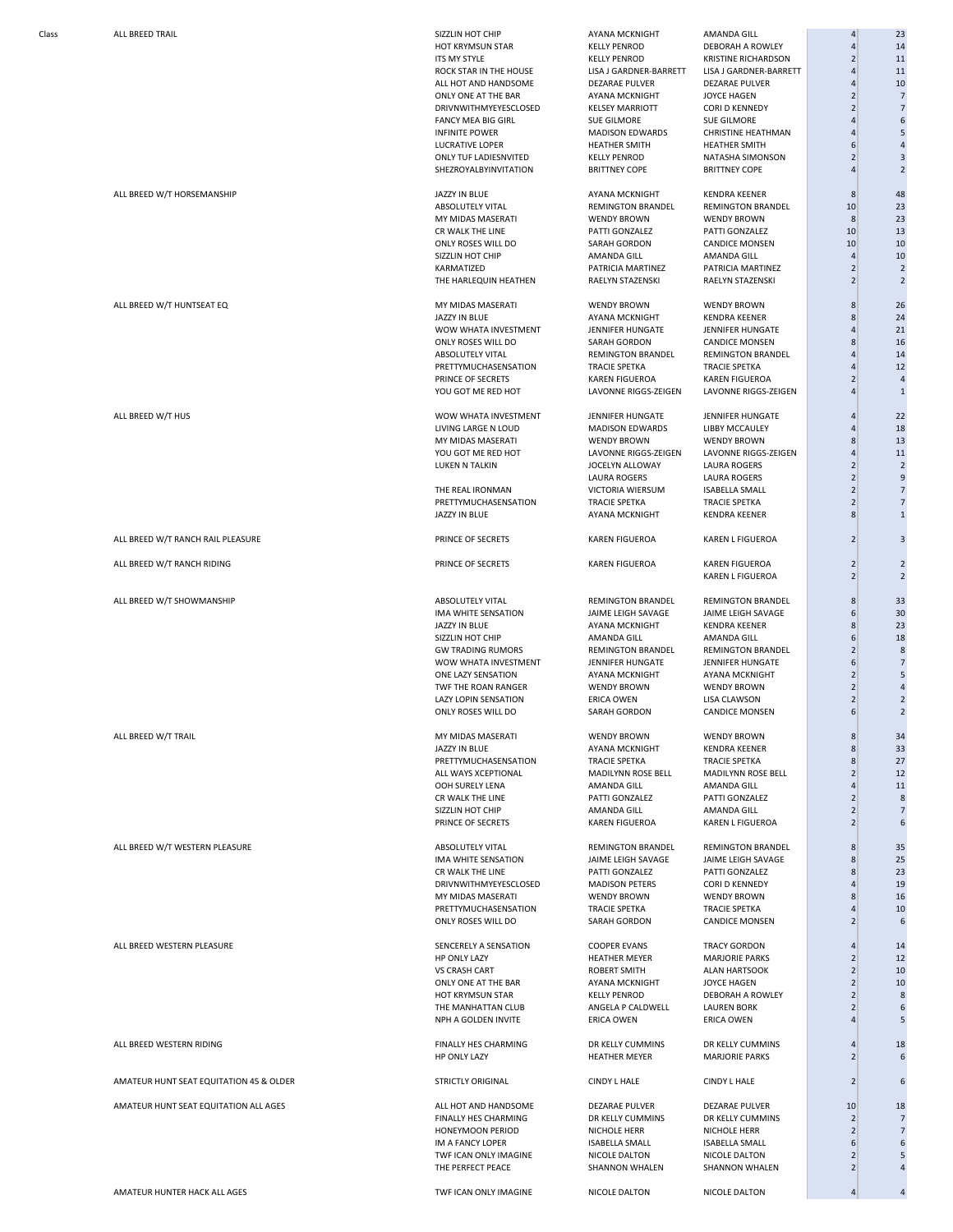ALL KINDS OF SPECIAL APRIL STIEGLITZ APRIL STIEGLITZ 6 22 CLU TO A FORTUNE GAIL CUNNINGHAM GAIL CUNNINGHAM GAIL CUNNINGHAM 4 16

TWF ICAN ONLY IMAGINE NICOLE DALTON NICOLE DALTON<br>
A CONVERSATION PEACE COURTNEY GADDIS BEVERLY GADDIS 2 6 A CONVERSATION PEACE COURTNEY GADDIS BEVERLY GADDIS 2 6 HONEYMOON PERIOD NICHOLE HERR NICHOLE HERR NICHOLE HERR 2 4 REAL FANCY FACTOR **EXAMPLE A LAURA ROGERS** LAURA ROGERS 2 2

| AMATEUR HUNTER UNDER SADDLE                       | ALL HOT AND HANDSOME                         | <b>DEZARAE PULVER</b>               | DEZARAE PULVER                             | 10              | 41                             |
|---------------------------------------------------|----------------------------------------------|-------------------------------------|--------------------------------------------|-----------------|--------------------------------|
|                                                   | TWF ICAN ONLY IMAGINE                        | NICOLE DALTON                       | NICOLE DALTON                              |                 | 29                             |
|                                                   | <b>HONEYMOON PERIOD</b>                      | NICHOLE HERR                        | <b>NICHOLE HERR</b>                        | 6               | 18                             |
|                                                   | <b>LUKEN N TALKIN</b>                        | <b>LAURA ROGERS</b>                 | LAURA ROGERS                               | 2               | $\bf 8$                        |
|                                                   | FINALLY HES CHARMING                         | DR KELLY CUMMINS                    | DR KELLY CUMMINS                           |                 | $\overline{7}$                 |
| AMATEUR HUNTER UNDER SADDLE 45 & OVER             | <b>STRICTLY ORIGINAL</b>                     | <b>CINDY L HALE</b>                 | <b>CINDY L HALE</b>                        | 2               |                                |
| AMATEUR JR GELDINGS                               | THE PEACE PIPE                               | <b>SHANNON WHALEN</b>               | <b>SHANNON WHALEN</b>                      | 4               | 12                             |
|                                                   | VSILLMAKEURHEARTTHROB                        | DR KELLY CUMMINS                    | DR KELLY CUMMINS                           |                 | 8                              |
|                                                   | ALL KINDSA CHARISMA                          | <b>GARRET MORENO</b>                | <b>BUCKALEW SHOW HORSES</b>                | 6               | 8                              |
|                                                   | A SULTRY GOOD STORY                          | MICHAEL MORENO                      | <b>ERICA OWEN</b>                          |                 | 5                              |
| <b>AMATEUR JR MARES</b>                           | YOU HAD ME AT COWGIRL                        | <b>CHELSEA M PETERS</b>             | CHELSEA M PETERS                           |                 | 12                             |
|                                                   | RED WHITE AND CHROME                         | <b>MARK D NEWELL</b>                | <b>SHANNON D NEWELL</b>                    |                 | 10                             |
|                                                   | <b>JUST REAL FANCY</b>                       | <b>LAURA ROGERS</b>                 | LAURA ROGERS                               | $\overline{2}$  | 6                              |
|                                                   | CNC SASHAY N STYLE                           | <b>CINDY POLLEY</b>                 | CRAIG AND CINDY POLLEY                     | 4               | $\overline{4}$                 |
|                                                   | SHES GONNA WOW YA                            | NICOLE DALTON                       | NICOLE DALTON                              | 2               | $\overline{2}$                 |
| <b>AMATEUR JR STALLIONS</b>                       | TALL DARK AND WOW                            | NICOLE DALTON                       | NICOLE DALTON                              | 2               | 4                              |
| AMATEUR OVERO COLOR, ONE YEAR & OLDER & ALL SEXES | <b>HONEYMOON PERIOD</b>                      | NICHOLE HERR                        | <b>NICHOLE HERR</b>                        |                 | 28                             |
|                                                   | RED WHITE AND CHROME                         | <b>MARK D NEWELL</b>                | <b>SHANNON D NEWELL</b>                    |                 | 21                             |
|                                                   | <b>PANDEMIC</b>                              | <b>LAURIE RODEN</b>                 | <b>LAURIE RODEN</b>                        |                 | 13                             |
|                                                   | AN AWAKENING PROPOSAL                        | <b>MONICA ERION</b>                 | <b>MONICA ERION</b>                        |                 | 12                             |
|                                                   | TWF ICAN ONLY IMAGINE                        | NICOLE DALTON                       | NICOLE DALTON                              |                 | $\overline{4}$                 |
| AMATEUR PERFORMANCE HALTER GELDINGS               | ALL HOT AND HANDSOME                         | <b>DEZARAE PULVER</b>               | <b>DEZARAE PULVER</b>                      | 10              | 45                             |
|                                                   | THE PERFECT PEACE                            | <b>SHANNON WHALEN</b>               | <b>SHANNON WHALEN</b>                      | 2               | 10                             |
|                                                   | VS A TOTAL GENTLEMAN                         | KRISTIN METLER-ARMIJO               | <b>EMILY &amp; KRISTIN METLER</b>          |                 | 7                              |
|                                                   | MY MIDAS MASERATI                            | <b>WENDY BROWN</b>                  | <b>WENDY BROWN</b>                         |                 | $\overline{7}$                 |
|                                                   | LUKEN N TALKIN                               | <b>LAURA ROGERS</b>                 | LAURA ROGERS                               | 2               | $\overline{7}$                 |
|                                                   | HONEYMOON PERIOD                             | NICHOLE HERR                        | NICHOLE HERR                               |                 |                                |
|                                                   | IM A FANCY LOPER                             | <b>ISABELLA SMALL</b>               | <b>ISABELLA SMALL</b>                      | $\overline{2}$  | 5                              |
|                                                   | <b>STRICTLY ORIGINAL</b>                     | <b>CINDY L HALE</b>                 | <b>CINDY L HALE</b>                        | 4               |                                |
|                                                   | <b>KISS ME BACK</b>                          | LISA OVERHOLT                       | LISA OVERHOLT                              | 8               |                                |
|                                                   | <b>WHATA PAINTIOB</b>                        | <b>ASHLEY ANIOL</b>                 | <b>ASHLEY ANIOL</b>                        | 4               | $\overline{2}$                 |
|                                                   | ALL WAYS XCEPTIONAL                          | <b>ROSEMARY DVORAK</b>              | <b>MADILYNN ROSE BELL</b>                  | 6               | $\overline{2}$                 |
|                                                   | U GOTTA RODDA TROUBLE<br>IMA WHITE SENSATION | JUDY FJETLAND<br>JAIME LEIGH SAVAGE | <b>JUDY FJETLAND</b><br>JAIME LEIGH SAVAGE |                 | $\overline{2}$<br>$\mathbf{1}$ |
| AMATEUR PERFORMANCE HALTER MARES                  | TWF ICAN ONLY IMAGINE                        | NICOLE DALTON                       | NICOLE DALTON                              | 6               | 28                             |
|                                                   | SENCERELY A SENSATION                        | <b>TRACY GORDON</b>                 | <b>TRACY GORDON</b>                        | 10 <sup>1</sup> | 21                             |
|                                                   | <b>REAL FANCY FACTOR</b>                     | LAURA ROGERS                        | LAURA ROGERS                               |                 | 19                             |
|                                                   | NO DOUBT IM RADICAL                          | <b>DENISE L MEYERS</b>              | <b>DENISE L MEYERS</b>                     |                 | 12                             |
|                                                   | PRETTYMUCHASENSATION                         | <b>TRACIE SPETKA</b>                | <b>TRACIE SPETKA</b>                       |                 | 5                              |
|                                                   | A CONVERSATION PEACE                         | <b>COURTNEY GADDIS</b>              | <b>BEVERLY GADDIS</b>                      | 6               | $\overline{3}$                 |
|                                                   | CR WALK THE LINE                             | PATTI GONZALEZ                      | PATTI GONZALEZ                             | 2               | 3                              |
|                                                   | DOLLED UP N FANCY                            | <b>CYNDEE BOGNAR</b>                | <b>CYNDEE BOGNAR</b>                       | 2               | $\overline{2}$                 |
| AMATEUR PERFORMANCE HALTER STALLIONS              | <b>GAY FLYER</b>                             | <b>KRISTIN SCILLIERI</b>            | <b>KRISTIN SCILLIERI</b>                   | 10 <sup>°</sup> | 10                             |
|                                                   | THE WOW FACTOR                               | NICOLE DALTON                       | NICOLE DALTON                              |                 | 10                             |
|                                                   | <b>I GOT EM TALKIN</b>                       | LAURA ROGERS                        | LAURA ROGERS                               |                 | 9                              |
| AMATEUR RANCH RAIL PLEASURE                       | THE WOW FACTOR                               | NICOLE DALTON                       | NICOLE DALTON                              | 6               | 6                              |
| AMATEUR SHOWMANSHIP                               | FINALLY HES CHARMING                         | DR KELLY CUMMINS                    | DR KELLY CUMMINS                           | $6 \mid$        | 12                             |

|                                                     | AN AWAKENING PROPOSAL       | <b>MONICA ERION</b>     | <b>MONICA ERION</b>       |    | 11             |
|-----------------------------------------------------|-----------------------------|-------------------------|---------------------------|----|----------------|
|                                                     | KARMATIZED                  | PATRICIA MARTINEZ       | PATRICIA MARTINEZ         |    | 10             |
|                                                     | <b>COOLEST REDEMPTION</b>   | <b>RAYMOND MARTINEZ</b> | PATRICIA MARTINEZ         |    |                |
|                                                     | <b>MY MIDAS MASERATI</b>    | <b>WENDY BROWN</b>      | <b>WENDY BROWN</b>        |    |                |
|                                                     | U GOTTA RODDA TROUBLE       | <b>JUDY FJETLAND</b>    | <b>JUDY FJETLAND</b>      |    | $\overline{4}$ |
|                                                     | <b>FINALLY HES CHARMING</b> | DR KELLY CUMMINS        | DR KELLY CUMMINS          |    | $\overline{4}$ |
| <b>AMATEUR SR MARES</b>                             | YES IEM                     | ROXIE REIMER-OCLAIR     | ROXIE REIMER-OCLAIR       | 10 | 25             |
|                                                     | <b>INITIALS ONLY PLEASE</b> | <b>CINDY POLLEY</b>     | CRAIG AND CINDY POLLEY    |    | 20             |
|                                                     | <b>SONNYS DIRTY KISS</b>    | <b>GAIL CUNNINGHAM</b>  | <b>GAIL CUNNINGHAM</b>    |    | 8              |
|                                                     | DOLLED UP N FANCY           | <b>CYNDEE BOGNAR</b>    | <b>CYNDEE BOGNAR</b>      |    | 6              |
|                                                     | <b>FANCY MY NAME</b>        | <b>CYNDEE BOGNAR</b>    | <b>CYNDEE BOGNAR</b>      |    | $\overline{3}$ |
| AMATEUR TOBIANO COLOR, ONE YEAR & OLDER & ALL SEXES | <b>IMA SPECIAL ARTIST</b>   | <b>ASHLEY ANIOL</b>     | <b>ASHLEY ANIOL</b>       | 10 | 24             |
|                                                     | KISS ME BACK                | LISA OVERHOLT           | LISA OVERHOLT             |    | 17             |
|                                                     | VSILLMAKEURHEARTTHROB       | DR KELLY CUMMINS        | DR KELLY CUMMINS          |    | 8              |
| <b>AMATEUR TRAIL</b>                                | <b>FINALLY HES CHARMING</b> | DR KELLY CUMMINS        | DR KELLY CUMMINS          | 6  | 15             |
|                                                     | <b>WHAT R THE CHANCES</b>   | <b>DEZARAE PULVER</b>   | <b>DEZARAE PULVER</b>     |    | 13             |
| AMATEUR WALK TROT HUNT SEAT EQUITATION              | ALL WAYS XCEPTIONAL         | ROSEMARY DVORAK         | <b>MADILYNN ROSE BELL</b> | 10 | 44             |
|                                                     | WOW WHATA INVESTMENT        | <b>JENNIFER HUNGATE</b> | <b>JENNIFER HUNGATE</b>   | 10 | 23             |
|                                                     | PRETTYMUCHASENSATION        | <b>TRACIE SPETKA</b>    | <b>TRACIE SPETKA</b>      |    | 16             |
|                                                     | <b>MY MIDAS MASERATI</b>    | <b>WENDY BROWN</b>      | <b>WENDY BROWN</b>        |    | 14             |
|                                                     | YOU GOT ME RED HOT          | LAVONNE RIGGS-ZEIGEN    | LAVONNE RIGGS-ZEIGEN      |    | 5              |
| AMATEUR WALK TROT HUNTER UNDER SADDLE               | WOW WHATA INVESTMENT        | <b>JENNIFER HUNGATE</b> | <b>JENNIFER HUNGATE</b>   | 10 | 49             |
|                                                     | ALL WAYS XCEPTIONAL         | <b>ROSEMARY DVORAK</b>  | <b>MADILYNN ROSE BELL</b> | 10 | 26             |
|                                                     | AN AWAKENING PROPOSAL       | <b>MONICA ERION</b>     | <b>MONICA ERION</b>       |    | 14             |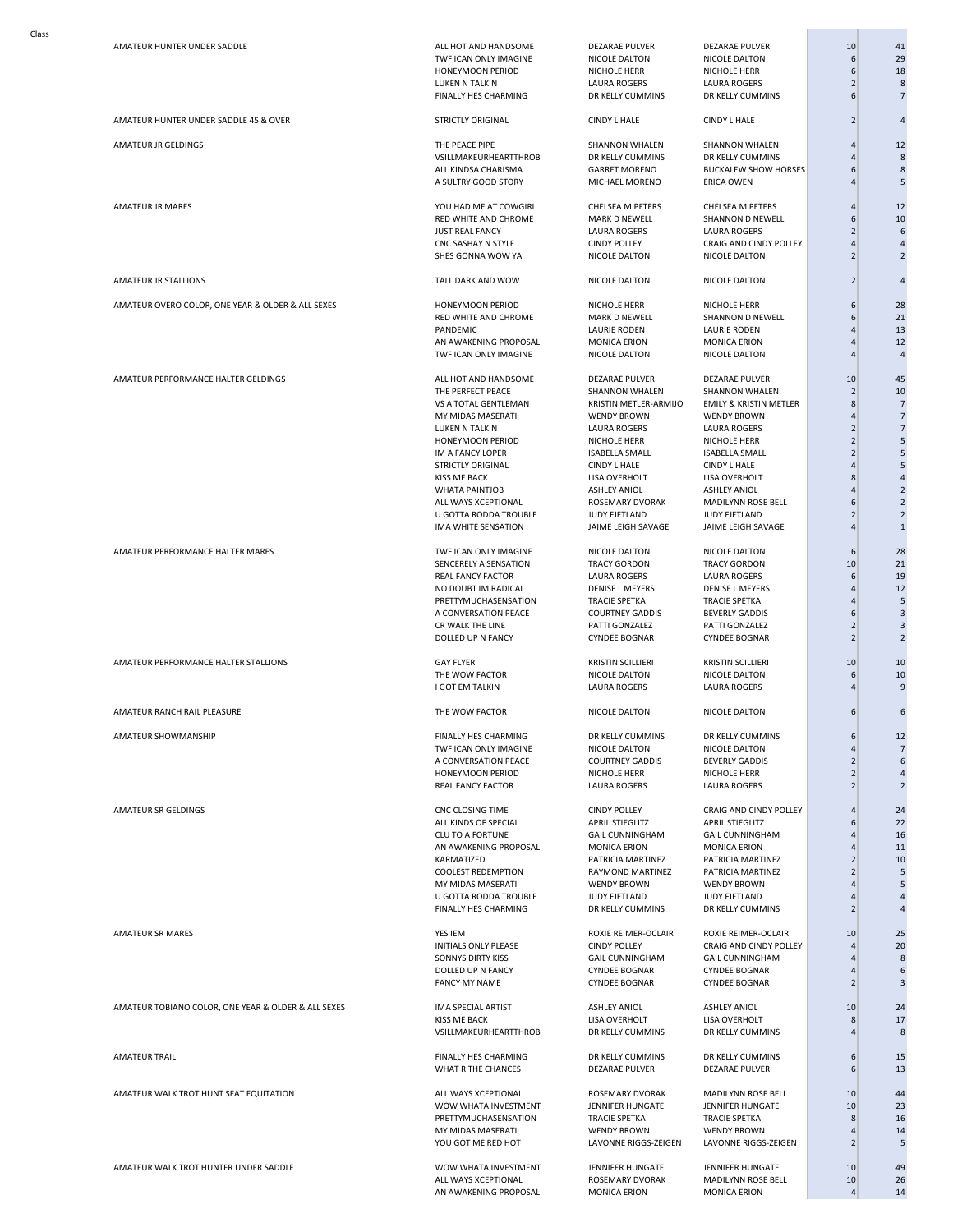| Class | AMATEUR WALK TROT HUNTER UNDER SADDLE  | <b>MY MIDAS MASERATI</b><br>PRETTYMUCHASENSATION      | <b>WENDY BROWN</b><br><b>TRACIE SPETKA</b>     | <b>WENDY BROWN</b><br><b>TRACIE SPETKA</b>                 | 8 <sup>2</sup> | 14<br>3              |
|-------|----------------------------------------|-------------------------------------------------------|------------------------------------------------|------------------------------------------------------------|----------------|----------------------|
|       | AMATEUR WALK TROT SHOWMANSHIP          | IMA WHITE SENSATION                                   |                                                |                                                            |                | 27                   |
|       |                                        | ALL WAYS XCEPTIONAL                                   | JAIME LEIGH SAVAGE<br><b>ROSEMARY DVORAK</b>   | JAIME LEIGH SAVAGE<br><b>MADILYNN ROSE BELL</b>            |                | 21                   |
|       |                                        | <b>CR WALK THE LINE</b>                               | PATTI GONZALEZ                                 | PATTI GONZALEZ                                             | 10             | 20                   |
|       |                                        | WOW WHATA INVESTMENT                                  | JENNIFER HUNGATE                               | JENNIFER HUNGATE                                           | 10             | 16                   |
|       |                                        | KARMATIZED                                            | PATRICIA MARTINEZ                              | PATRICIA MARTINEZ                                          |                | $\overline{3}$       |
|       | AMATEUR WALK TROT TRAIL                | IMA WHITE SENSATION                                   | JAIME LEIGH SAVAGE                             | JAIME LEIGH SAVAGE                                         |                | 32                   |
|       |                                        | ALL WAYS XCEPTIONAL                                   | <b>ROSEMARY DVORAK</b>                         | <b>MADILYNN ROSE BELL</b>                                  |                | 11                   |
|       |                                        | KARMATIZED                                            | PATRICIA MARTINEZ                              | PATRICIA MARTINEZ                                          |                | $\overline{7}$       |
|       |                                        | PRETTYMUCHASENSATION<br>CR WALK THE LINE              | <b>TRACIE SPETKA</b><br>PATTI GONZALEZ         | <b>TRACIE SPETKA</b><br>PATTI GONZALEZ                     |                | 5<br>$\overline{2}$  |
|       |                                        | <b>MY MIDAS MASERATI</b>                              | <b>WENDY BROWN</b>                             | <b>WENDY BROWN</b>                                         |                | $\overline{2}$       |
|       |                                        | <b>BACK N BLACK</b>                                   | <b>SHANNON KENNEDY</b>                         | <b>SHANNON KENNEDY</b>                                     |                | $\mathbf 1$          |
|       | AMATEUR WALK TROT WESTERN HORSEMANSHIP | CR WALK THE LINE                                      | PATTI GONZALEZ                                 | PATTI GONZALEZ                                             |                | 20                   |
|       |                                        | ALL WAYS XCEPTIONAL                                   | <b>ROSEMARY DVORAK</b>                         | <b>MADILYNN ROSE BELL</b>                                  |                | 17                   |
|       |                                        | IMA WHITE SENSATION                                   | JAIME LEIGH SAVAGE                             | JAIME LEIGH SAVAGE                                         |                | 15                   |
|       |                                        | MY MIDAS MASERATI<br>KARMATIZED                       | <b>WENDY BROWN</b><br>PATRICIA MARTINEZ        | <b>WENDY BROWN</b><br>PATRICIA MARTINEZ                    |                | 13<br>$\overline{a}$ |
|       |                                        | U GOTTA RODDA TROUBLE                                 | JUDY FJETLAND                                  | JUDY FJETLAND                                              |                | $\overline{3}$       |
|       | AMATEUR WALK TROT WESTERN PLEASURE     | CR WALK THE LINE                                      | PATTI GONZALEZ                                 | PATTI GONZALEZ                                             | 10             | 35                   |
|       |                                        | IMA WHITE SENSATION                                   | JAIME LEIGH SAVAGE                             | JAIME LEIGH SAVAGE                                         |                | 18                   |
|       |                                        | MY MIDAS MASERATI                                     | <b>WENDY BROWN</b>                             | <b>WENDY BROWN</b>                                         |                | 13                   |
|       |                                        | KARMATIZED                                            | PATRICIA MARTINEZ                              | PATRICIA MARTINEZ                                          |                | $\overline{2}$       |
|       | AMATEUR WESTERN HORSEMANSHIP           | FINALLY HES CHARMING                                  | DR KELLY CUMMINS                               | DR KELLY CUMMINS                                           |                | 16                   |
|       |                                        | ALL HOT AND HANDSOME                                  | <b>DEZARAE PULVER</b>                          | <b>DEZARAE PULVER</b>                                      |                | 14                   |
|       | AMATEUR WESTERN PLEASURE               | <b>HOW INVITING</b>                                   | STEPHANIE MOHINDRA                             | PEYTYN GOODIN                                              |                | 10                   |
|       |                                        | SENCERELY A SENSATION                                 | <b>TRACY GORDON</b>                            | <b>TRACY GORDON</b>                                        |                | $\mathsf{q}$         |
|       |                                        | VS A TOTAL GENTLEMAN<br>ALL HOT AND HANDSOME          | KRISTIN METLER-ARMIJO<br><b>DEZARAE PULVER</b> | <b>EMILY &amp; KRISTIN METLER</b><br><b>DEZARAE PULVER</b> | 2              | 5<br>$\overline{4}$  |
|       |                                        | REAL SENSATIONAL                                      | <b>MINDY ERSKINE</b>                           | <b>MINDY ERSKINE</b>                                       |                | 4                    |
|       |                                        | FINALLY HES CHARMING                                  | DR KELLY CUMMINS                               | DR KELLY CUMMINS                                           |                | $\overline{2}$       |
|       | AMATEUR WESTERN RIDING ALL AGES        | <b>LUCRATIVE LOPER</b>                                | <b>HEATHER SMITH</b>                           | <b>HEATHER SMITH</b>                                       | 6              | 18                   |
|       |                                        | REAL SENSATIONAL                                      | <b>MINDY ERSKINE</b>                           | <b>MINDY ERSKINE</b>                                       |                | $\boldsymbol{6}$     |
|       |                                        | FINALLY HES CHARMING                                  | DR KELLY CUMMINS                               | DR KELLY CUMMINS                                           |                | $\overline{2}$       |
|       | AMATEUR YEARLING IN-HAND TRAIL         | TALL DARK AND WOW                                     | NICOLE DALTON                                  | NICOLE DALTON                                              |                | 34                   |
|       |                                        | <b>TWF JUST IMAGINE</b>                               | NICOLE DALTON                                  | NICOLE DALTON                                              |                | 23                   |
|       |                                        | ALL KINDSA CHARISMA                                   | <b>GARRET MORENO</b>                           | <b>BUCKALEW SHOW HORSES</b>                                |                | 19                   |
|       |                                        | A SULTRY GOOD STORY                                   | MICHAEL MORENO                                 | ERICA OWEN                                                 |                | 12                   |
|       |                                        | RED WHITE AND CHROME                                  | <b>MARK D NEWELL</b>                           | <b>SHANNON D NEWELL</b>                                    |                | $\overline{7}$       |
|       | <b>GREEN HUNTER UNDER SADDLE</b>       | LUKEN N TALKIN                                        | LAURA ROGERS                                   | LAURA ROGERS                                               |                | 33                   |
|       |                                        | <b>HONEYMOON PERIOD</b>                               | NICHOLE HERR                                   | NICHOLE HERR                                               |                | 22                   |
|       |                                        | TWF MARILYN MONROAN                                   | NICOLE DALTON                                  | NICOLE DALTON                                              |                | 13                   |
|       |                                        | <b>FANCY MEA BIG GIRL</b><br><b>REAL FANCY FACTOR</b> | LISA SUNNARBORG<br><b>KELLY PENROD</b>         | <b>SUE GILMORE</b><br>LAURA ROGERS                         |                | 12<br>11             |
|       |                                        | ALL WAYS TAKE IT OFF                                  | SAVANAH HUNZIKER                               | <b>WENDY GRIFFITTS</b>                                     |                | $\overline{7}$       |
|       |                                        | IM A FANCY LOPER                                      | <b>ISABELLA SMALL</b>                          | <b>ISABELLA SMALL</b>                                      |                | $\overline{2}$       |
|       |                                        | WOW WHATA INVESTMENT                                  | <b>BRITTANY RUSSELL</b>                        | JENNIFER HUNGATE                                           |                | $\overline{2}$       |
|       | <b>GREEN TRAIL</b>                     | SENCERELY A SENSATION                                 | <b>COOPER EVANS</b>                            | <b>TRACY GORDON</b>                                        | 10             | $22$                 |
|       |                                        | ITS MY STYLE                                          | <b>KELLY PENROD</b>                            | <b>KRISTINE RICHARDSON</b>                                 |                | $\,8\,$              |
|       |                                        | <b>FANCY MEA BIG GIRL</b>                             | <b>SUE GILMORE</b>                             | <b>SUE GILMORE</b>                                         |                | $\,8\,$              |
|       |                                        | <b>HOT KRYMSUN STAR</b><br>ALL HOT AND HANDSOME       | <b>KELLY PENROD</b><br><b>KELLY PENROD</b>     | <b>DEBORAH A ROWLEY</b><br>DEZARAE PULVER                  |                | 5<br>5               |
|       |                                        | CR WALK THE LINE                                      | <b>COOPER EVANS</b>                            | PATTI GONZALEZ                                             |                | 5                    |
|       | <b>GREEN WESTERN PLEASURE</b>          | NO DOUBT IM RADICAL                                   | <b>CARLA CLINE</b>                             | <b>DENISE L MEYERS</b>                                     |                | 21                   |
|       |                                        | VS A TOTAL GENTLEMAN                                  | KRISTIN METLER-ARMIJO                          | <b>EMILY &amp; KRISTIN METLER</b>                          |                | 17                   |
|       |                                        | SENSATIONAL SANGRIA                                   | <b>BRITTANY RUSSELL</b>                        | <b>CHELSEA PETERS</b>                                      |                | 8                    |
|       |                                        | NPH A GOLDEN INVITE<br>HOT KRYMSUN STAR               | <b>ERICA OWEN</b><br><b>KELLY PENROD</b>       | <b>ERICA OWEN</b><br>DEBORAH A ROWLEY                      |                | 8<br>7               |
|       |                                        | PAINTMIASPECIALLOPER                                  | <b>DIANE M BRANT</b>                           | <b>DIANE M BRANT</b>                                       |                | $\overline{7}$       |
|       |                                        | <b>VS SHES MY ALIBI</b>                               | <b>COOPER EVANS</b>                            | <b>COOPER T EVANS</b>                                      |                | 5                    |
|       |                                        | WHATTA LINE OF VS<br>ALL HOT AND HANDSOME             | <b>COOPER EVANS</b>                            | DAWN M BAUER                                               |                | 5<br>$\overline{2}$  |
|       |                                        |                                                       | <b>KELLY PENROD</b>                            | DEZARAE PULVER                                             |                |                      |
|       | <b>GREEN WESTERN RIDING ALL AGES</b>   | ITS MY STYLE                                          | <b>KELLY PENROD</b>                            | <b>KRISTINE RICHARDSON</b>                                 |                | $\overline{2}$       |
|       | HUNTER HACK ALL AGES                   | <b>WICKED RED FLYER</b>                               | <b>BRITTNEY M COPE</b>                         | ANGELA P CALDWELL                                          |                | 10                   |
|       |                                        | THE WOW FACTOR                                        | NICOLE DALTON                                  | NICOLE DALTON                                              |                | 6                    |
|       |                                        | DEATH BY CHOCOLATE                                    | <b>SYDNEY CALDWELL</b>                         | ANGELA CALDWELL                                            |                | $\overline{4}$       |
|       | JR HUNTER UNDER SADDLE                 | TWF ICAN ONLY IMAGINE                                 | <b>NICOLE DALTON</b>                           | NICOLE DALTON                                              |                | 18                   |
|       |                                        | LUKEN N TALKIN                                        | LAURA ROGERS                                   | LAURA ROGERS                                               |                | 17<br>13             |
|       |                                        | REAL FANCY FACTOR<br><b>RED WHITE AND WOW</b>         | <b>KELLY PENROD</b><br>PEYTYN GOODIN           | LAURA ROGERS<br>STEPHANIE MOHINDRA                         |                | $10\,$               |
|       |                                        | <b>HONEYMOON PERIOD</b>                               | NICHOLE HERR                                   | NICHOLE HERR                                               |                | $\boldsymbol{9}$     |
|       |                                        | TWF MARILYN MONROAN                                   | NICOLE DALTON                                  | NICOLE DALTON                                              |                | $\boldsymbol{6}$     |
|       |                                        | TWF SHADES OF GREY                                    | VICTORIA WIERSUM                               | VICTORIA WIERSUM                                           |                | 5                    |
|       | <b>JR TRAIL</b>                        | SENCERELY A SENSATION                                 | <b>COOPER EVANS</b>                            | <b>TRACY GORDON</b>                                        |                | 11                   |
|       |                                        | VS SHES MY ALIBI                                      | <b>COOPER EVANS</b>                            | <b>COOPER T EVANS</b>                                      |                | $\overline{2}$       |
|       | JR WESTERN PLEASURE                    | SENCERELY A SENSATION                                 | <b>COOPER EVANS</b>                            | <b>TRACY GORDON</b>                                        |                | 29                   |
|       |                                        | NO DOUBT IM RADICAL                                   | CARLA CLINE                                    | <b>DENISE L MEYERS</b>                                     |                | 11                   |
|       |                                        | WHATTA LINE OF VS                                     | <b>COOPER EVANS</b>                            | DAWN M BAUER                                               |                | $\overline{7}$       |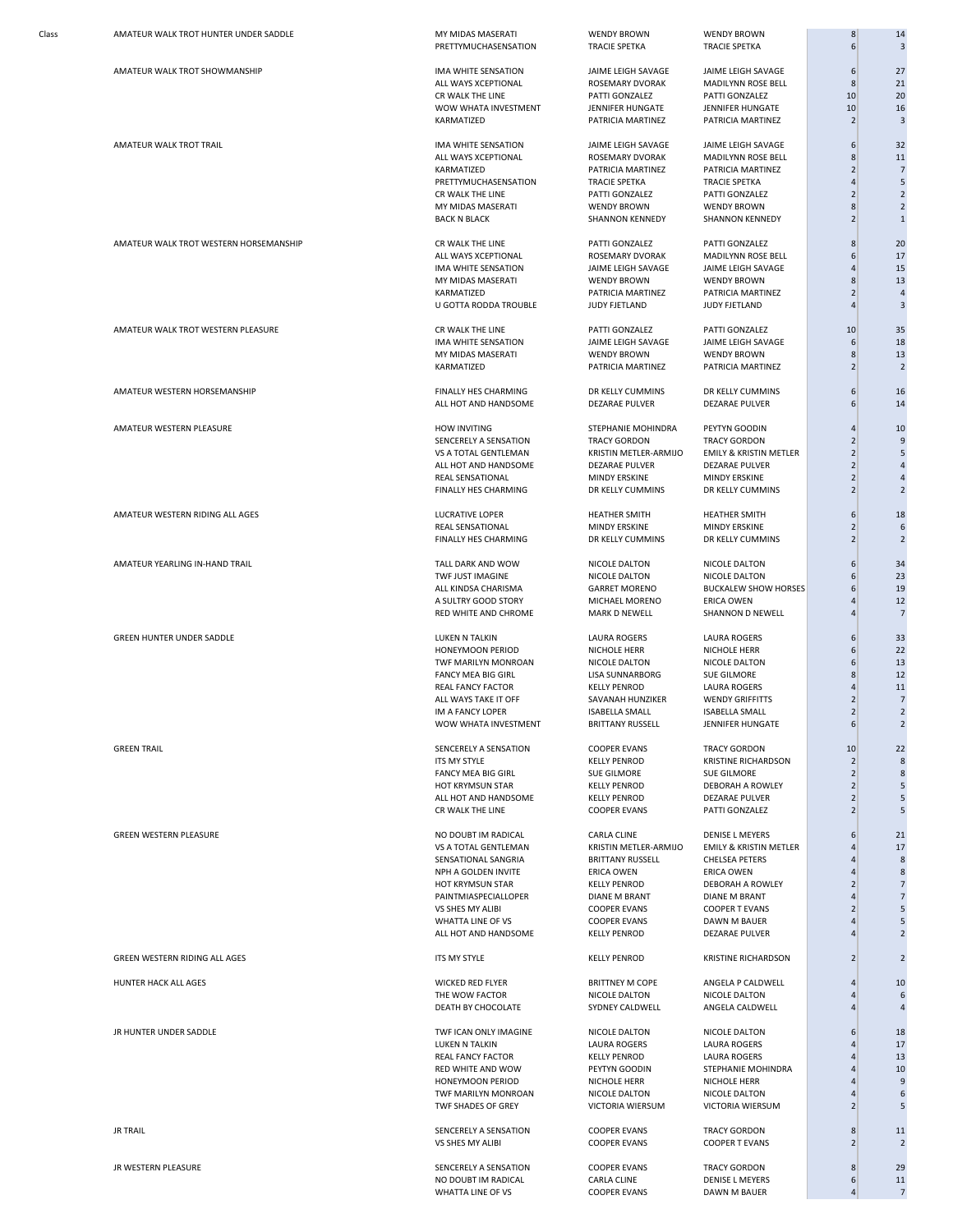| Class | JR WESTERN PLEASURE                       | NPH A GOLDEN INVITE                               | <b>ERICA OWEN</b>                             | <b>ERICA OWEN</b>                            |                 | $\overline{7}$              |
|-------|-------------------------------------------|---------------------------------------------------|-----------------------------------------------|----------------------------------------------|-----------------|-----------------------------|
|       |                                           | PAINTMIASPECIALLOPER                              | <b>DIANE M BRANT</b>                          | <b>DIANE M BRANT</b>                         |                 | $\overline{3}$              |
|       |                                           |                                                   |                                               |                                              |                 |                             |
|       | NOVICE AMATEUR HUNT SEAT EQUITATION       | SENCERELY A SENSATION                             | <b>TRACY GORDON</b>                           | <b>TRACY GORDON</b>                          | 10              | 50                          |
|       |                                           | SENSATIONAL SANGRIA                               | <b>CHELSEA PETERS</b>                         | <b>CHELSEA PETERS</b>                        |                 | 25                          |
|       |                                           | <b>HONEYMOON PERIOD</b>                           | NICHOLE HERR                                  | NICHOLE HERR                                 |                 | 11                          |
|       |                                           | SHEZROYALBYINVITATION                             | <b>BRITTNEY COPE</b>                          | <b>BRITTNEY COPE</b>                         |                 | 9                           |
|       |                                           | IM A FANCY LOPER                                  | <b>ISABELLA SMALL</b>                         | <b>ISABELLA SMALL</b>                        |                 | $\overline{7}$              |
|       |                                           | A CONVERSATION PEACE                              | <b>COURTNEY GADDIS</b>                        |                                              |                 | $\overline{4}$              |
|       |                                           |                                                   |                                               | <b>BEVERLY GADDIS</b>                        |                 |                             |
|       |                                           | <b>STRICTLY ORIGINAL</b>                          | CINDY L HALE                                  | <b>CINDY L HALE</b>                          |                 |                             |
|       | NOVICE AMATEUR HUNTER HACK                | TWF ICAN ONLY IMAGINE                             | <b>NICOLE DALTON</b>                          | NICOLE DALTON                                |                 |                             |
|       | NOVICE AMATEUR HUNTER UNDER SADDLE        | ALL HOT AND HANDSOME                              | DEZARAE PULVER                                | DEZARAE PULVER                               |                 | 34                          |
|       |                                           | SENSATIONAL SANGRIA                               | <b>CHELSEA PETERS</b>                         | <b>CHELSEA PETERS</b>                        |                 | 12                          |
|       |                                           |                                                   |                                               |                                              | 10              |                             |
|       |                                           | SENCERELY A SENSATION                             | <b>TRACY GORDON</b>                           | <b>TRACY GORDON</b>                          |                 | 12                          |
|       |                                           | <b>TWF SHADES OF GREY</b>                         | VICTORIA WIERSUM                              | VICTORIA WIERSUM                             |                 | 10                          |
|       |                                           | LUKEN N TALKIN                                    | <b>LAURA ROGERS</b>                           | <b>LAURA ROGERS</b>                          |                 | 9                           |
|       |                                           | A CONVERSATION PEACE                              | <b>COURTNEY GADDIS</b>                        | <b>BEVERLY GADDIS</b>                        |                 | $\overline{2}$              |
|       |                                           | IM A FANCY LOPER                                  | <b>ISABELLA SMALL</b>                         | <b>ISABELLA SMALL</b>                        |                 |                             |
|       |                                           | <b>STRICTLY ORIGINAL</b>                          | <b>CINDY L HALE</b>                           | <b>CINDY L HALE</b>                          |                 |                             |
|       | NOVICE AMATEUR RANCH RAIL PLEASURE        | <b>GAY FLYER</b>                                  | <b>KRISTIN SCILLIERI</b>                      | <b>KRISTIN SCILLIERI</b>                     | 10              | 18                          |
|       |                                           | THE WOW FACTOR                                    | NICOLE DALTON                                 | NICOLE DALTON                                |                 | 8                           |
|       |                                           |                                                   |                                               |                                              |                 |                             |
|       | NOVICE AMATEUR RANCH RIDING               | <b>GAY FLYER</b>                                  | <b>KRISTIN SCILLIERI</b>                      | <b>KRISTIN SCILLIERI</b>                     |                 | 14                          |
|       |                                           | IM BIGTIME JOHN WAYNE                             | <b>JENNIFER WERNER</b>                        | JENNIFER L WERNER                            |                 | $\overline{2}$              |
|       | NOVICE AMATEUR RANCH TRAIL                | <b>GAY FLYER</b>                                  | <b>KRISTIN SCILLIERI</b>                      | <b>KRISTIN SCILLIERI</b>                     |                 | 12                          |
|       | NOVICE AMATEUR SHOWMANSHIP                | WHAT R THE CHANCES                                | <b>DEZARAE PULVER</b>                         | <b>DEZARAE PULVER</b>                        | 10              | 42                          |
|       |                                           | SENSATIONAL SANGRIA                               | <b>CHELSEA PETERS</b>                         | <b>CHELSEA PETERS</b>                        | 10              | 37                          |
|       |                                           | CR WALK THE LINE                                  | SAVANA LOVINGOOD                              | PATTI GONZALEZ                               |                 | 33                          |
|       |                                           | A CONVERSATION PEACE                              | <b>COURTNEY GADDIS</b>                        | <b>BEVERLY GADDIS</b>                        |                 | 13                          |
|       |                                           | SHEZROYALBYINVITATION                             | <b>BRITTNEY COPE</b>                          | <b>BRITTNEY COPE</b>                         |                 | 12                          |
|       |                                           |                                                   |                                               |                                              |                 |                             |
|       |                                           | <b>HONEYMOON PERIOD</b>                           | NICHOLE HERR                                  | NICHOLE HERR                                 |                 | 10                          |
|       |                                           | SENCERELY A SENSATION                             | <b>TRACY GORDON</b>                           | <b>TRACY GORDON</b>                          |                 | 1                           |
|       |                                           | WOW WHATA INVESTMENT                              | JENNIFER HUNGATE                              | JENNIFER HUNGATE                             |                 |                             |
|       | <b>NOVICE AMATEUR TRAIL</b>               | WHAT R THE CHANCES                                | <b>DEZARAE PULVER</b>                         | <b>DEZARAE PULVER</b>                        | 10 <sup>°</sup> | 40                          |
|       |                                           | <b>LUCRATIVE LOPER</b>                            | <b>HEATHER SMITH</b>                          | <b>HEATHER SMITH</b>                         | 10              | 36                          |
|       |                                           | SENCERELY A SENSATION                             | <b>TRACY GORDON</b>                           | <b>TRACY GORDON</b>                          |                 | 18                          |
|       |                                           |                                                   |                                               |                                              |                 |                             |
|       |                                           | <b>WHATA PAINTJOB</b>                             | <b>ASHLEY ANIOL</b>                           | <b>ASHLEY ANIOL</b>                          |                 | 13                          |
|       |                                           | ITS MY STYLE                                      | <b>KRISTINE RICHARDSON</b>                    | <b>KRISTINE RICHARDSON</b>                   |                 | 10                          |
|       |                                           | SHEZROYALBYINVITATION                             | <b>BRITTNEY COPE</b>                          | <b>BRITTNEY COPE</b>                         |                 |                             |
|       | NOVICE AMATEUR WESTERN HORSEMANSHIP       | SENCERELY A SENSATION                             | <b>TRACY GORDON</b>                           | <b>TRACY GORDON</b>                          |                 | 27                          |
|       |                                           | CR WALK THE LINE                                  | SAVANA LOVINGOOD                              | PATTI GONZALEZ                               |                 | 24                          |
|       |                                           |                                                   |                                               |                                              |                 |                             |
|       |                                           | SENSATIONAL SANGRIA                               | <b>CHELSEA PETERS</b>                         | <b>CHELSEA PETERS</b>                        |                 | 15                          |
|       |                                           | SHEZROYALBYINVITATION                             | <b>BRITTNEY COPE</b>                          | <b>BRITTNEY COPE</b>                         |                 | $14\,$                      |
|       |                                           | WHAT R THE CHANCES                                | DEZARAE PULVER                                | DEZARAE PULVER                               |                 | 12                          |
|       |                                           | <b>GAY FLYER</b>                                  | <b>KRISTIN SCILLIERI</b>                      | <b>KRISTIN SCILLIERI</b>                     |                 | $\overline{7}$              |
|       |                                           | ALL HOT AND HANDSOME                              | DEZARAE PULVER                                | DEZARAE PULVER                               |                 | $\overline{7}$              |
|       |                                           | HONEYMOON PERIOD                                  | NICHOLE HERR                                  | NICHOLE HERR                                 |                 | $\mathbf{1}$                |
|       | NOVICE AMATEUR WESTERN PLEASURE           | SENCERELY A SENSATION                             | <b>TRACY GORDON</b>                           | <b>TRACY GORDON</b>                          |                 | 39                          |
|       |                                           | SENSATIONAL SANGRIA                               | <b>CHELSEA PETERS</b>                         | <b>CHELSEA PETERS</b>                        | 10              | 30 <sup>°</sup>             |
|       |                                           | ALL HOT AND HANDSOME                              | DEZARAE PULVER                                | <b>DEZARAE PULVER</b>                        |                 | 17                          |
|       |                                           | CR WALK THE LINE                                  | SAVANA LOVINGOOD                              | PATTI GONZALEZ                               |                 | 14                          |
|       |                                           | A CONVERSATION PEACE                              | <b>COURTNEY GADDIS</b>                        | <b>BEVERLY GADDIS</b>                        |                 | $\overline{a}$              |
|       |                                           | <b>WHATA PAINTJOB</b>                             | <b>ASHLEY ANIOL</b>                           | <b>ASHLEY ANIOL</b>                          |                 |                             |
|       |                                           | PAINTMIASPECIALLOPER                              | <b>DIANE M BRANT</b>                          | <b>DIANE M BRANT</b>                         | 2               | $\mathbf{3}$<br>$2^{\circ}$ |
|       |                                           |                                                   |                                               |                                              |                 |                             |
|       | NOVICE AMATEUR WESTERN RIDING             | LUCRATIVE LOPER                                   | <b>HEATHER SMITH</b>                          | <b>HEATHER SMITH</b>                         | 10              | 19                          |
|       |                                           | ITS MY STYLE                                      | <b>KRISTINE RICHARDSON</b>                    | <b>KRISTINE RICHARDSON</b>                   |                 | $\overline{3}$              |
|       | NOVICE YOUTH HUNT SEAT EQUITATION         | IM FANCY LIKE THAT                                | <b>CIARA DELILLO</b>                          | CIARA DELILLO                                |                 | 18                          |
|       |                                           | <b>FANCY MEA BIG GIRL</b>                         | <b>SHELBY GARRISON</b>                        | <b>SUE GILMORE</b>                           |                 | 8                           |
|       |                                           |                                                   |                                               |                                              |                 |                             |
|       | NOVICE YOUTH HUNTER UNDER SADDLE          | TRIPLE UP INVESTMENT<br><b>FANCY MEA BIG GIRL</b> | ANJOLIE COLEGROVE<br><b>SHELBY GARRISON</b>   | <b>TESSA COLEGROVE</b><br><b>SUE GILMORE</b> |                 | 14<br>8                     |
|       |                                           |                                                   |                                               |                                              |                 |                             |
|       | NOVICE YOUTH SHOWMANSHIP                  | <b>ABSOLUTELY VITAL</b>                           | <b>REMINGTON BRANDEL</b>                      | <b>REMINGTON BRANDEL</b>                     | 10              | 23                          |
|       |                                           | <b>REAL FANCY FACTOR</b>                          | JOCELYN ALLOWAY                               | LAURA ROGERS                                 |                 | 14                          |
|       |                                           | IM FANCY LIKE THAT                                | <b>CIARA DELILLO</b>                          | CIARA DELILLO                                |                 | 10                          |
|       |                                           | ONLY IN THE MONEY                                 | ALEXANDRA LA TOUF                             | <b>KATHRYN LA TOUF</b>                       |                 | $\bf 8$                     |
|       |                                           | TRIPLE UP INVESTMENT                              | ANJOLIE COLEGROVE                             | <b>TESSA COLEGROVE</b>                       |                 | 5 <sub>5</sub>              |
|       |                                           |                                                   |                                               |                                              |                 |                             |
|       | NOVICE YOUTH TRAIL                        | TRIPLE UP INVESTMENT                              | ANJOLIE COLEGROVE                             | <b>TESSA COLEGROVE</b>                       |                 | 24                          |
|       |                                           | IM FANCY LIKE THAT                                | CIARA DELILLO                                 | CIARA DELILLO                                |                 | 6                           |
|       | NOVICE YOUTH WESTERN HORSEMANSHIP         | TRIPLE UP INVESTMENT                              | <b>ANJOLIE COLEGROVE</b>                      | <b>TESSA COLEGROVE</b>                       |                 | 6                           |
|       |                                           | ONLY IN THE MONEY                                 | ALEXANDRA LA TOUF                             | <b>KATHRYN LA TOUF</b>                       |                 | $\overline{2}$              |
|       |                                           |                                                   |                                               |                                              |                 |                             |
|       | NOVICE YOUTH WESTERN PLEASURE             | <b>ONLY IN THE MONEY</b><br>TRIPLE UP INVESTMENT  | ALEXANDRA LA TOUF<br><b>ANJOLIE COLEGROVE</b> | KATHRYN LA TOUF<br><b>TESSA COLEGROVE</b>    |                 | 1                           |
|       |                                           |                                                   |                                               |                                              |                 |                             |
|       | OVERO COLOR, ONE YEAR & OLDER & ALL SEXES | <b>HONEYMOON PERIOD</b>                           | NICHOLE HERR                                  | NICHOLE HERR                                 |                 | 31                          |
|       |                                           | RED WHITE AND CHROME                              | <b>MARK D NEWELL</b>                          | <b>SHANNON D NEWELL</b>                      |                 | 17                          |
|       |                                           | SPEECHLESS                                        | <b>JEAN SIMMONS</b>                           | <b>JEAN SIMMONS</b>                          |                 | 16                          |
|       |                                           | PANDEMIC                                          | JOHN ZELDENTHUIS                              | <b>GEMMA KAY HUDSON</b>                      |                 | 15                          |
|       |                                           | <b>RIDICULOUSNESS</b>                             | <b>AUSTEN R LANG</b>                          | JEAN SIMMONS                                 |                 | 13                          |
|       |                                           | AN AWAKENING PROPOSAL                             | <b>MONICA ERION</b>                           | <b>MONICA ERION</b>                          |                 | $9\,$                       |
|       |                                           | ONLY IN THE MONEY                                 | ALEXANDRA LA TOUF                             | KATHRYN LA TOUF                              |                 | $\overline{\mathbf{3}}$     |
|       |                                           | LOPIN IN GOLD                                     | <b>WILLA MILLER</b>                           | <b>LAURA ROGERS</b>                          |                 | $\overline{\mathbf{3}}$     |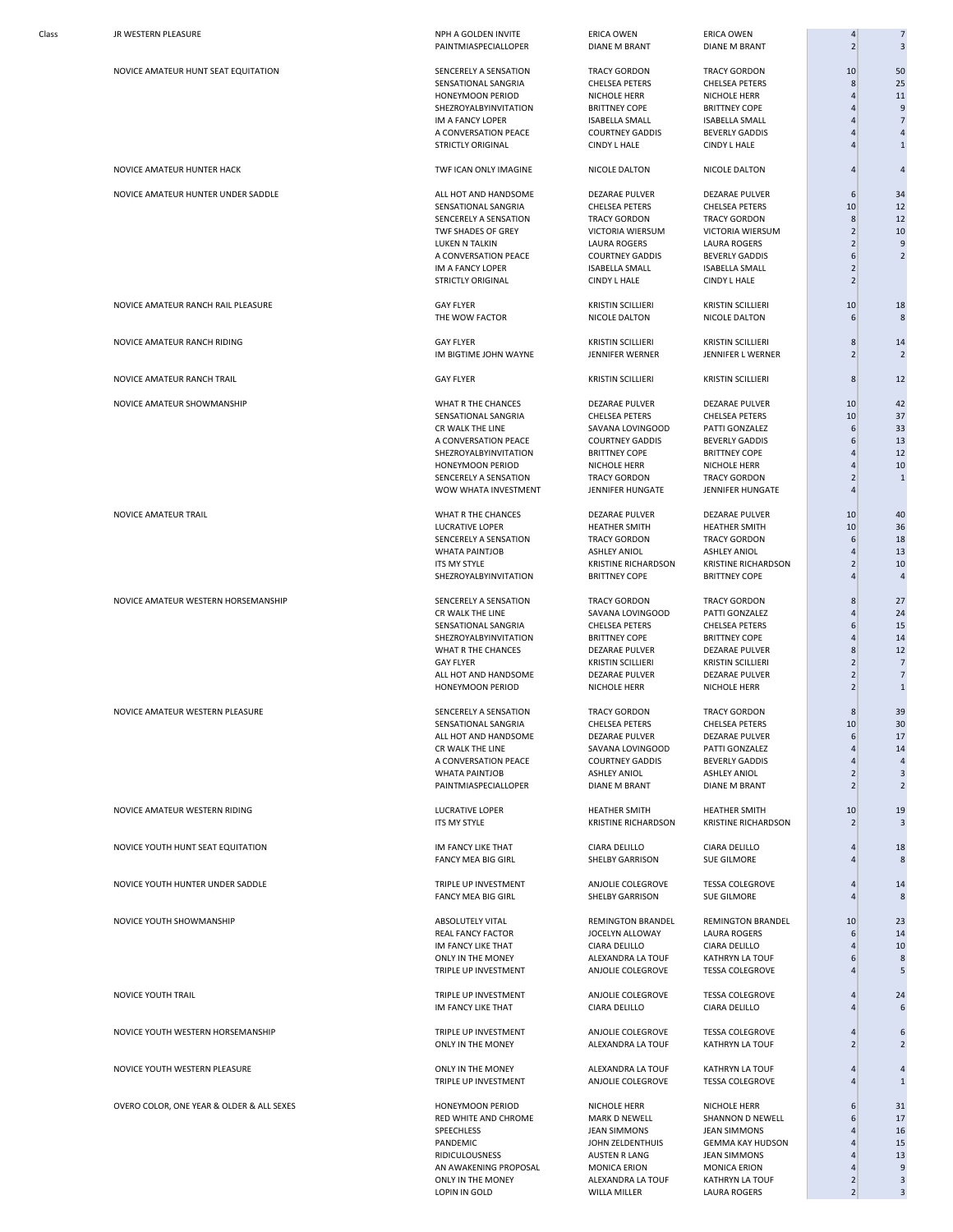| Class | OVERO COLOR, ONE YEAR & OLDER & ALL SEXES   | TWF ICAN ONLY IMAGINE                                                                                                                                                                        | NICOLE DALTON                                                                                                                                                              | NICOLE DALTON                                                                                                                                               | $\overline{2}$      | $\overline{2}$                                          |
|-------|---------------------------------------------|----------------------------------------------------------------------------------------------------------------------------------------------------------------------------------------------|----------------------------------------------------------------------------------------------------------------------------------------------------------------------------|-------------------------------------------------------------------------------------------------------------------------------------------------------------|---------------------|---------------------------------------------------------|
|       | PERFORMANCE HALTER GELDINGS                 | ALL HOT AND HANDSOME<br><b>HONEYMOON PERIOD</b><br>THE PERFECT PEACE<br><b>LUKEN N TALKIN</b>                                                                                                | DEZARAE PULVER<br>NICHOLE HERR<br><b>SHANNON WHALEN</b><br><b>LAURA ROGERS</b>                                                                                             | DEZARAE PULVER<br>NICHOLE HERR<br><b>SHANNON WHALEN</b><br><b>LAURA ROGERS</b>                                                                              | 10                  | 43<br>12<br>$\bf 8$<br>6                                |
|       | PERFORMANCE HALTER MARES                    | <b>REAL FANCY FACTOR</b><br>TWF ICAN ONLY IMAGINE<br>SENCERELY A SENSATION<br>LAZY LOPIN SENSATION<br>NO DOUBT IM RADICAL<br>TWF MARILYN MONROAN<br>NPH A GOLDEN INVITE<br><b>SPEECHLESS</b> | LAURA ROGERS<br><b>NICOLE DALTON</b><br><b>COOPER EVANS</b><br><b>ERICA OWEN</b><br><b>CARLA CLINE</b><br><b>GRACIE DALTON</b><br><b>ERICA OWEN</b><br><b>JEAN SIMMONS</b> | LAURA ROGERS<br>NICOLE DALTON<br><b>TRACY GORDON</b><br>LISA CLAWSON<br><b>DENISE L MEYERS</b><br>NICOLE DALTON<br><b>ERICA OWEN</b><br><b>JEAN SIMMONS</b> | 10                  | 34<br>26<br>23<br>10<br>8<br>6<br>5<br>$\overline{2}$   |
|       | PERFORMANCE HALTER STALLIONS                | <b>INFINITE POWER</b><br>THE WOW FACTOR<br><b>GAY FLYER</b><br>I GOT EM TALKIN<br><b>HELL OR HIGH WATER</b>                                                                                  | <b>COOPER EVANS</b><br>NICOLE DALTON<br><b>KRISTIN SCILLIERI</b><br>LAURA ROGERS<br><b>JEAN SIMMONS</b>                                                                    | <b>CHRISTINE HEATHMAN</b><br>NICOLE DALTON<br><b>KRISTIN SCILLIERI</b><br><b>LAURA ROGERS</b><br><b>JEAN SIMMONS</b>                                        | 8<br>10             | 27<br>14<br>10<br>10<br>$\overline{2}$                  |
|       | RANCH RAIL PLEASURE                         | <b>GAY FLYER</b><br>THE WOW FACTOR<br><b>INFINITE POWER</b><br>IM BIGTIME JOHN WAYNE                                                                                                         | <b>KELLY PENROD</b><br>NICOLE DALTON<br><b>COOPER EVANS</b><br><b>LORI GARRETT</b>                                                                                         | <b>KRISTIN SCILLIERI</b><br>NICOLE DALTON<br><b>CHRISTINE HEATHMAN</b><br>JENNIFER L WERNER                                                                 | 10                  | 31<br>15<br>14<br>$\overline{4}$                        |
|       | RANCH RIDING ALL AGES                       | <b>GAY FLYER</b><br><b>INFINITE POWER</b><br>IM BIGTIME JOHN WAYNE                                                                                                                           | <b>KELLY PENROD</b><br><b>COOPER EVANS</b><br><b>LORI GARRETT</b>                                                                                                          | <b>KRISTIN SCILLIERI</b><br><b>CHRISTINE HEATHMAN</b><br>JENNIFER L WERNER                                                                                  | 10                  | 22<br>14<br>12                                          |
|       | <b>RANCH TRAIL ALL AGES</b>                 | <b>GAY FLYER</b><br><b>INFINITE POWER</b><br>IM BIGTIME JOHN WAYNE                                                                                                                           | <b>KELLY PENROD</b><br><b>COOPER EVANS</b><br><b>LORI GARRETT</b>                                                                                                          | <b>KRISTIN SCILLIERI</b><br><b>CHRISTINE HEATHMAN</b><br>JENNIFER L WERNER                                                                                  | 10                  | 28<br>24<br>6                                           |
|       | SR HUNTER UNDER SADDLE                      | ITS ON MY TIME<br>ALL HOT AND HANDSOME<br>FINALLY HES CHARMING<br>DEATH BY CHOCOLATE                                                                                                         | <b>KELLY PENROD</b><br><b>KELLY PENROD</b><br>DR KELLY CUMMINS<br><b>JESTIN SIMPER</b>                                                                                     | <b>ISABELLA SMALL</b><br><b>DEZARAE PULVER</b><br>DR KELLY CUMMINS<br>ANGELA CALDWELL                                                                       |                     | 18<br>15<br>$\overline{4}$<br>$\overline{2}$            |
|       | <b>SR TRAIL</b>                             | <b>LUCRATIVE LOPER</b><br>EVEN MORE SENSATIONAL<br>FINALLY HES CHARMING<br>MIGHTY DOMINATE CLU                                                                                               | <b>KELLY PENROD</b><br><b>CHAD CHRISTENSEN</b><br>DR KELLY CUMMINS<br><b>CARLA CLINE</b>                                                                                   | <b>HEATHER SMITH</b><br>STEPHANIE MOHINDRA<br>DR KELLY CUMMINS<br><b>HAYDEN RYAN</b>                                                                        |                     | $\overline{7}$<br>5<br>$\overline{a}$<br>$\overline{2}$ |
|       | SR WESTERN PLEASURE                         | FINALLY HES CHARMING<br>VS A TOTAL GENTLEMAN<br>REAL SENSATIONAL                                                                                                                             | DR KELLY CUMMINS<br>KRISTIN METLER-ARMIJO<br>MINDY ERSKINE                                                                                                                 | DR KELLY CUMMINS<br><b>EMILY &amp; KRISTIN METLER</b><br><b>MINDY ERSKINE</b>                                                                               |                     | $\overline{2}$<br>$\overline{2}$<br>$\mathbf{1}$        |
|       | TOBIANO COLOR, ONE YEAR & OLDER & ALL SEXES | <b>IMA SPECIAL ARTIST</b><br><b>KISS ME BACK</b><br>NPH A GOLDEN INVITE<br>VSILLMAKEURHEARTTHROB                                                                                             | <b>ASHLEY ANIOL</b><br>SAVANAH HUNZIKER<br><b>ERICA OWEN</b><br>DR KELLY CUMMINS                                                                                           | <b>ASHLEY ANIOL</b><br>LISA OVERHOLT<br><b>ERICA OWEN</b><br>DR KELLY CUMMINS                                                                               | 10                  | 32<br>21<br>15<br>$\overline{4}$                        |
|       | <b>WALK-TROT RANCH TRAIL</b>                | PRINCE OF SECRETS                                                                                                                                                                            | <b>KAREN FIGUEROA</b>                                                                                                                                                      | <b>KAREN L FIGUEROA</b>                                                                                                                                     |                     | $\overline{2}$                                          |
|       | WESTERN RIDING ALL AGES                     | <b>LUCRATIVE LOPER</b><br><b>HOW INVITING</b><br><b>EVEN MORE SENSATIONAL</b><br><b>REAL SENSATIONAL</b><br>FINALLY HES CHARMING                                                             | <b>KELLY PENROD</b><br><b>CHAD CHRISTENSEN</b><br><b>CHAD CHRISTENSEN</b><br><b>MINDY ERSKINE</b><br>DR KELLY CUMMINS                                                      | <b>HEATHER SMITH</b><br>PEYTYN GOODIN<br>STEPHANIE MOHINDRA<br><b>MINDY ERSKINE</b><br>DR KELLY CUMMINS                                                     |                     | 28<br>19<br>16<br>4                                     |
|       | <b>WORKING HUNTER</b>                       | DEATH BY CHOCOLATE                                                                                                                                                                           | <b>SYDNEY CALDWELL</b>                                                                                                                                                     | ANGELA CALDWELL                                                                                                                                             |                     |                                                         |
|       | YEARLING & 2 YR OLD STALLIONS               | THE PERFECT GAME<br><b>RIDICULOUSNESS</b><br>PANDEMIC<br><b>BLAKBURNS POCO OLLIE</b>                                                                                                         | <b>JEAN SIMMONS</b><br><b>AUSTEN R LANG</b><br>JOHN ZELDENTHUIS<br>LENA OLLIVIER                                                                                           | <b>JEAN SIMMONS</b><br><b>JEAN SIMMONS</b><br><b>LAURIE RODEN</b><br>ELENA OLLIVIER                                                                         | 10 <sup>1</sup>     | 27<br>8<br>$\bf 8$<br>4                                 |
|       | YEARLING GELDINGS                           | A SULTRY GOOD STORY<br>ALL KINDSA CHARISMA                                                                                                                                                   | <b>ERICA OWEN</b><br>MICHAEL/GARRET MORENO BUCKALEW SHOW HORSES                                                                                                            | <b>ERICA OWEN</b>                                                                                                                                           | $6 \mid$<br>6       | 11<br>$\overline{7}$                                    |
|       | YEARLING IN-HAND TRAIL                      | TALL DARK AND WOW<br>A SULTRY GOOD STORY<br>TWF JUST IMAGINE<br>RED WHITE AND CHROME<br>ALL KINDSA CHARISMA<br>SHES ONE SULTRY DIVA<br>YOU HAD ME AT COWGIRL                                 | NICOLE DALTON<br>ERICA OWEN<br>NICOLE DALTON<br><b>MARK D NEWELL</b><br>MICHAEL/GARRET MORENO BUCKALEW SHOW HORSES<br><b>MACKENZIE RUSSELL</b><br><b>MADISON PETERS</b>    | NICOLE DALTON<br><b>ERICA OWEN</b><br>NICOLE DALTON<br><b>SHANNON D NEWELL</b><br><b>BARBARA L RUSSELL</b><br>CHELSEA M PETERS                              | 6<br>6<br>6         | 28<br>24<br>22<br>15<br>13<br>$\,8\,$<br>$\mathbf{1}$   |
|       | YEARLING MARES                              | THE FAVOURITE<br>YOU HAD ME AT COWGIRL<br>THE MASKED SINGER<br>RED WHITE AND CHROME                                                                                                          | <b>JEAN SIMMONS</b><br><b>CHELSEA M PETERS</b><br><b>MADISON PETERS</b><br><b>JEAN SIMMONS</b><br><b>ERICA OWEN</b><br><b>MARK D NEWELL</b>                                | <b>JEAN SIMMONS</b><br>CHELSEA M PETERS<br>CHELSEA M PETERS<br><b>JEAN SIMMONS</b><br><b>SHANNON D NEWELL</b><br><b>SHANNON D NEWELL</b>                    | 6                   | 26<br>15<br>$10\,$<br>24<br>$\overline{a}$<br>5         |
|       |                                             | <b>JUST REAL FANCY</b><br>SHES ONE SULTRY DIVA                                                                                                                                               | LAURA ROGERS<br><b>MACKENZIE RUSSELL</b>                                                                                                                                   | LAURA ROGERS<br><b>BARBARA L RUSSELL</b>                                                                                                                    |                     | 5<br>5                                                  |
|       | YEARLING STALLIONS                          | TALL DARK AND WOW<br><b>RIDICULOUSNESS</b>                                                                                                                                                   | <b>NICOLE DALTON</b><br><b>JEAN SIMMONS</b>                                                                                                                                | NICOLE DALTON<br><b>JEAN SIMMONS</b>                                                                                                                        | 2<br>$\overline{2}$ | 6<br>4                                                  |
|       | YOUTH GELDINGS ALL AGES                     | MIGHTY DOMINATE CLU<br><b>INDIANA FLEET</b><br><b>HOW INVITING</b>                                                                                                                           | <b>HAYDEN RYAN</b><br><b>MONTANA MILLS</b><br>PEYTYN GOODIN                                                                                                                | <b>HAYDEN RYAN</b><br>MICHELLE MILLS<br>PEYTYN GOODIN                                                                                                       | 10<br>10<br>4       | 48<br>24<br>20                                          |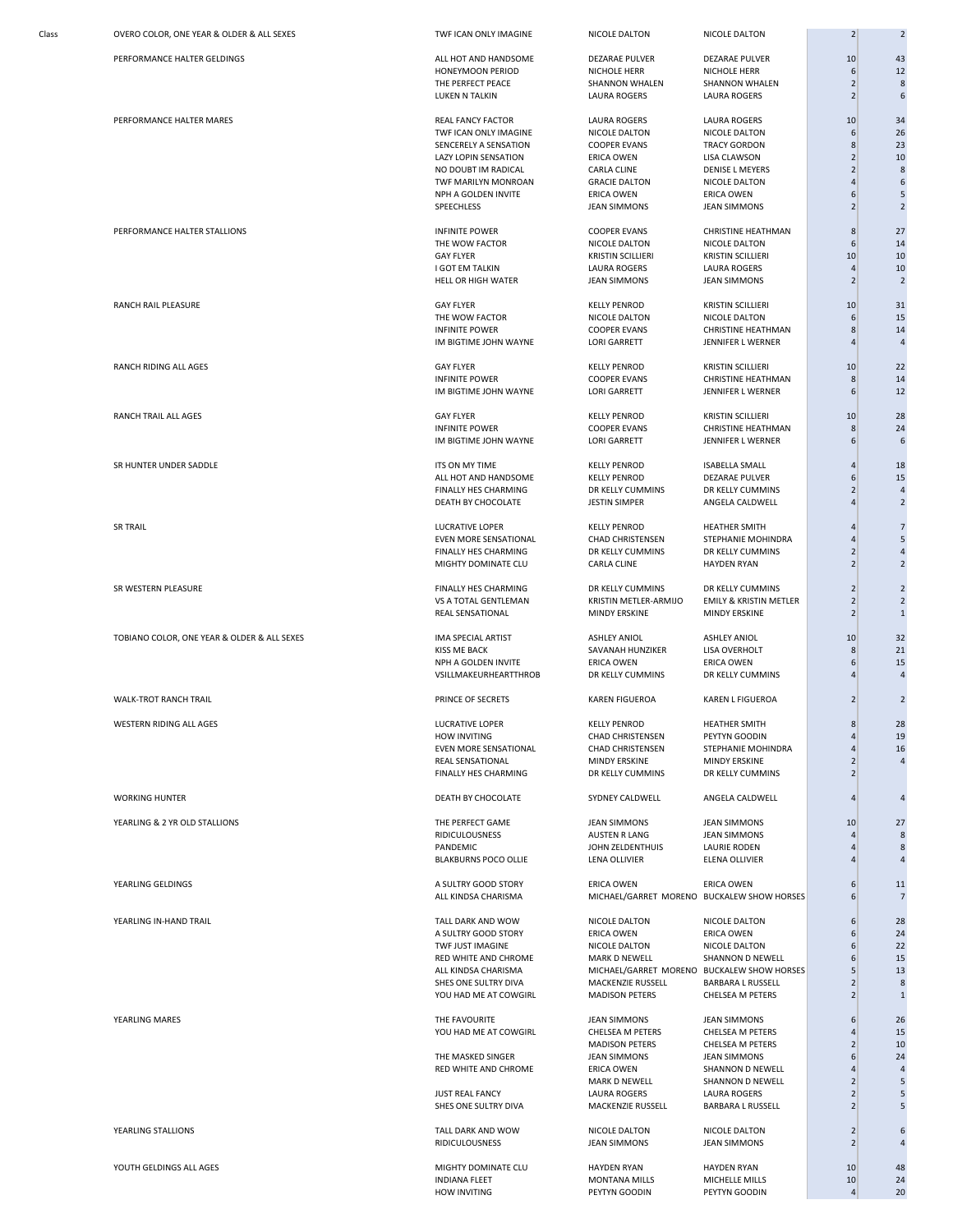| Class | YOUTH GELDINGS ALL AGES                           | <b>HES GOT PARTY STYLE</b><br>ALL WAYS XCEPTIONAL<br>THE HARLEQUIN HEATHEN                                                                          | <b>RUBY MILLER</b><br><b>MADILYNN ROSE BELL</b><br>RAELYN STAZENSKI                                                                           | WILLA MILLER<br><b>MADILYNN ROSE BELL</b><br>RAELYN STAZENSKI                                                                                     | 10                                            | 18<br>17<br>$\mathbf{1}$                                |
|-------|---------------------------------------------------|-----------------------------------------------------------------------------------------------------------------------------------------------------|-----------------------------------------------------------------------------------------------------------------------------------------------|---------------------------------------------------------------------------------------------------------------------------------------------------|-----------------------------------------------|---------------------------------------------------------|
|       | YOUTH HUNT SEAT EQUITATION 13 & UNDER             | <b>HOW INVITING</b>                                                                                                                                 | PEYTYN GOODIN                                                                                                                                 | PEYTYN GOODIN                                                                                                                                     |                                               | 11                                                      |
|       | YOUTH HUNT SEAT EQUITATION 18 & UNDER             | IM FANCY LIKE THAT                                                                                                                                  | CIARA DELILLO                                                                                                                                 | <b>CIARA DELILLO</b>                                                                                                                              |                                               | 9                                                       |
|       | YOUTH HUNTER UNDER SADDLE 13 & UNDER              | RED WHITE AND WOW                                                                                                                                   | PEYTYN GOODIN                                                                                                                                 | STEPHANIE MOHINDRA                                                                                                                                |                                               | 14                                                      |
|       | YOUTH HUNTER UNDER SADDLE 18 & UNDER              | <b>FANCY MEA BIG GIRL</b><br>TRIPLE UP INVESTMENT<br>IM FANCY LIKE THAT                                                                             | <b>SHELBY GARRISON</b><br><b>ANJOLIE COLEGROVE</b><br>CIARA DELILLO                                                                           | <b>SUE GILMORE</b><br><b>TESSA COLEGROVE</b><br><b>CIARA DELILLO</b>                                                                              |                                               | $\overline{a}$<br>$\overline{3}$<br>$\mathbf{1}$        |
|       | YOUTH MARES ALL AGES                              | <b>ABSOLUTELY VITAL</b><br><b>IMA SPECIAL ARTIST</b>                                                                                                | <b>REMINGTON BRANDEL</b><br><b>EMMIE TROMATORE</b>                                                                                            | <b>REMINGTON BRANDEL</b><br><b>ASHLEY ANIOL</b>                                                                                                   | 10                                            | 15<br>$\overline{a}$                                    |
|       | YOUTH OVERO COLOR, ONE YEAR & OLDER & ALL SEXES   | <b>INDIANA FLEET</b><br>ONLY IN THE MONEY<br>THE HARLEQUIN HEATHEN                                                                                  | <b>MONTANA MILLS</b><br>ALEXANDRA LA TOUF<br>RAELYN STAZENSKI                                                                                 | MICHELLE MILLS<br>KATHRYN LA TOUF<br>RAELYN STAZENSKI                                                                                             | 10<br>6                                       | 24<br>14<br>12                                          |
|       | YOUTH PERFORMANCE HALTER GELDINGS                 | <b>WHATA PAINTJOB</b><br><b>LUKEN N TALKIN</b>                                                                                                      | <b>EMMIE TROMATORE</b><br>JOCELYN ALLOWAY                                                                                                     | <b>ASHLEY ANIOL</b><br>LAURA ROGERS                                                                                                               | 2                                             | $\overline{4}$<br>$\sqrt{2}$                            |
|       | YOUTH PERFORMANCE HALTER MARES                    | <b>REAL FANCY FACTOR</b><br><b>IMA SPECIAL ARTIST</b><br>TWF MARILYN MONROAN                                                                        | JOCELYN ALLOWAY<br><b>EMMIE TROMATORE</b><br>NATHAN J DALTON                                                                                  | <b>LAURA ROGERS</b><br><b>ASHLEY ANIOL</b><br>NICOLE DALTON                                                                                       | 10                                            | 33<br>19<br>10                                          |
|       | YOUTH SHOWMANSHIP 13 & UNDER                      | <b>HOW INVITING</b><br><b>ABSOLUTELY VITAL</b>                                                                                                      | PEYTYN GOODIN<br><b>REMINGTON BRANDEL</b>                                                                                                     | PEYTYN GOODIN<br><b>REMINGTON BRANDEL</b>                                                                                                         | 10 <sup>1</sup>                               | 16<br>16                                                |
|       | YOUTH SHOWMANSHIP 18 & UNDER                      | <b>REAL FANCY FACTOR</b><br>IM FANCY LIKE THAT<br>ONLY IN THE MONEY                                                                                 | JOCELYN ALLOWAY<br>CIARA DELILLO<br>ALEXANDRA LA TOUF                                                                                         | LAURA ROGERS<br><b>CIARA DELILLO</b><br>KATHRYN LA TOUF                                                                                           | 2                                             | $\overline{4}$<br>$\begin{array}{c} 2 \\ 2 \end{array}$ |
|       | YOUTH TOBIANO COLOR, ONE YEAR & OLDER & ALL SEXES | <b>IMA SPECIAL ARTIST</b><br>HES GOT PARTY STYLE                                                                                                    | <b>EMMIE TROMATORE</b><br><b>RUBY MILLER</b>                                                                                                  | <b>ASHLEY ANIOL</b><br><b>WILLA MILLER</b>                                                                                                        | 10                                            | 23<br>$\overline{2}$                                    |
|       | YOUTH TRAIL 13 & UNDER                            | <b>HOW INVITING</b>                                                                                                                                 | PEYTYN GOODIN                                                                                                                                 | PEYTYN GOODIN                                                                                                                                     |                                               | 8                                                       |
|       | YOUTH WALK TROT HUNT SEAT EQUITATION 11-18        | <b>ABSOLUTELY VITAL</b><br><b>REAL FANCY FACTOR</b><br>THE HARLEQUIN HEATHEN<br>ONLY ROSES WILL DO                                                  | <b>REMINGTON BRANDEL</b><br>JOCELYN ALLOWAY<br>RAELYN STAZENSKI<br>SARAH GORDON                                                               | <b>REMINGTON BRANDEL</b><br>LAURA ROGERS<br>RAELYN STAZENSKI<br><b>CANDICE MONSEN</b>                                                             | 10<br>10<br>8<br>10                           | 51<br>28<br>17<br>11                                    |
|       | YOUTH WALK TROT HUNT SEAT EQUITATION 5-10         | ALL WAYS XCEPTIONAL<br><b>INDIANA FLEET</b><br>IMA SPECIAL ARTIST<br>HES GOT PARTY STYLE<br>MIGHTY DOMINATE CLU                                     | <b>MADILYNN ROSE BELL</b><br><b>MONTANA MILLS</b><br><b>EMMIE TROMATORE</b><br><b>RUBY MILLER</b><br><b>HAYDEN RYAN</b>                       | <b>MADILYNN ROSE BELL</b><br>MICHELLE MILLS<br><b>ASHLEY ANIOL</b><br><b>WILLA MILLER</b><br><b>HAYDEN RYAN</b>                                   | 10<br>10<br>10<br>10<br>10                    | 56<br>36<br>26<br>$20\,$<br>10                          |
|       | YOUTH WALK TROT HUNTER UNDER SADDLE 11-18         | <b>REAL FANCY FACTOR</b><br><b>ABSOLUTELY VITAL</b><br>THE HARLEQUIN HEATHEN<br>ONLY ROSES WILL DO<br>WOW WHAT A NIGHT<br>WOW WHAT A NITE           | JOCELYN ALLOWAY<br><b>REMINGTON BRANDEL</b><br>RAELYN STAZENSKI<br>SARAH GORDON<br><b>TATUM WHITT</b><br><b>TATUM WHITT</b>                   | LAURA ROGERS<br><b>REMINGTON BRANDEL</b><br>RAELYN STAZENSKI<br><b>CANDICE MONSEN</b><br><b>ANTHONY WHITT</b><br><b>ANTHONY WHITT</b>             | 10<br>10<br>8<br>2                            | 42<br>25<br>10<br>9<br>$\overline{3}$<br>$\overline{2}$ |
|       | YOUTH WALK TROT HUNTER UNDER SADDLE 5-10          | ALL WAYS XCEPTIONAL<br><b>INDIANA FLEET</b><br>MIGHTY DOMINATE CLU<br><b>IMA SPECIAL ARTIST</b><br>HES GOT PARTY STYLE                              | <b>MADILYNN ROSE BELL</b><br><b>MONTANA MILLS</b><br><b>HAYDEN RYAN</b><br><b>EMMIE TROMATORE</b><br><b>RUBY MILLER</b>                       | <b>MADILYNN ROSE BELL</b><br>MICHELLE MILLS<br><b>HAYDEN RYAN</b><br><b>ASHLEY ANIOL</b><br>WILLA MILLER                                          | 10<br>10<br>10<br>10<br>10                    | 44<br>31<br>28<br>22<br>$\overline{7}$                  |
|       | YOUTH WALK TROT SHOWMANSHIP 11-18                 | <b>ABSOLUTELY VITAL</b><br>DRIVNWITHMYEYESCLOSED<br>ONLY ROSES WILL DO<br><b>REAL FANCY FACTOR</b><br>THE HARLEQUIN HEATHEN                         | <b>REMINGTON BRANDEL</b><br><b>MADISON PETERS</b><br>SARAH GORDON<br>JOCELYN ALLOWAY<br>RAELYN STAZENSKI                                      | <b>REMINGTON BRANDEL</b><br><b>CORI D KENNEDY</b><br><b>CANDICE MONSEN</b><br>LAURA ROGERS<br>RAELYN STAZENSKI                                    | 10<br>10<br>10<br>10<br>6                     | 58<br>46<br>31<br>30<br>11                              |
|       | YOUTH WALK TROT SHOWMANSHIP 5-10                  | <b>INDIANA FLEET</b><br><b>HES GOT PARTY STYLE</b><br>ALL WAYS XCEPTIONAL<br>TIME TO GET ZIPPED<br>MIGHTY DOMINATE CLU<br><b>IMA SPECIAL ARTIST</b> | <b>MONTANA MILLS</b><br><b>RUBY MILLER</b><br><b>MADILYNN ROSE BELL</b><br><b>ZOEY GRAHAM</b><br><b>HAYDEN RYAN</b><br><b>EMMIE TROMATORE</b> | MICHELLE MILLS<br>WILLA MILLER<br><b>MADILYNN ROSE BELL</b><br><b>MARK &amp; TAMIE GRAHAM</b><br><b>HAYDEN RYAN</b><br><b>ASHLEY ANIOL</b>        | 10 <sup>°</sup><br>10<br>10<br>10<br>10<br>10 | 51<br>40<br>29<br>17<br>13<br>8                         |
|       | YOUTH WALK TROT TRAIL 11-18                       | <b>ABSOLUTELY VITAL</b><br>THE HARLEQUIN HEATHEN<br><b>IMA SPECIAL ARTIST</b>                                                                       | <b>REMINGTON BRANDEL</b><br>RAELYN STAZENSKI<br><b>EMMIE TROMATORE</b>                                                                        | <b>REMINGTON BRANDEL</b><br>RAELYN STAZENSKI<br><b>ASHLEY ANIOL</b>                                                                               | 10                                            | 20<br>9                                                 |
|       | YOUTH WALK TROT TRAIL 5-10                        | MIGHTY DOMINATE CLU<br>ALL WAYS XCEPTIONAL<br>TIME TO GET ZIPPED<br><b>HES GOT PARTY STYLE</b><br><b>INDIANA FLEET</b><br><b>IMA SPECIAL ARTIST</b> | <b>HAYDEN RYAN</b><br><b>MADILYNN ROSE BELL</b><br><b>ZOEY GRAHAM</b><br><b>RUBY MILLER</b><br><b>MONTANA MILLS</b><br><b>EMMIE TROMATORE</b> | <b>HAYDEN RYAN</b><br><b>MADILYNN ROSE BELL</b><br><b>MARK &amp; TAMIE GRAHAM</b><br><b>WILLA MILLER</b><br>MICHELLE MILLS<br><b>ASHLEY ANIOL</b> | 10 <sup>°</sup><br>10<br>6<br>10<br>10<br>6   | 30<br>29<br>27<br>12<br>12<br>11                        |
|       | YOUTH WALK TROT WESTERN HORSEMANSHIP 11-18        | DRIVNWITHMYEYESCLOSED<br><b>ABSOLUTELY VITAL</b><br>ONLY ROSES WILL DO<br>THE HARLEQUIN HEATHEN                                                     | <b>MADISON PETERS</b><br><b>REMINGTON BRANDEL</b><br>SARAH GORDON<br>RAELYN STAZENSKI                                                         | <b>CORI D KENNEDY</b><br><b>REMINGTON BRANDEL</b><br><b>CANDICE MONSEN</b><br>RAELYN STAZENSKI                                                    | 10 <sup>°</sup><br>10<br>10<br>6              | 46<br>40<br>31<br>$\overline{7}$                        |
|       | YOUTH WALK TROT WESTERN HORSEMANSHIP 5-10         | <b>INDIANA FLEET</b><br>ALL WAYS XCEPTIONAL                                                                                                         | <b>MONTANA MILLS</b><br><b>MADILYNN ROSE BELL</b>                                                                                             | <b>MICHELLE MILLS</b><br><b>MADILYNN ROSE BELL</b>                                                                                                | 10<br>10                                      | 52<br>31                                                |